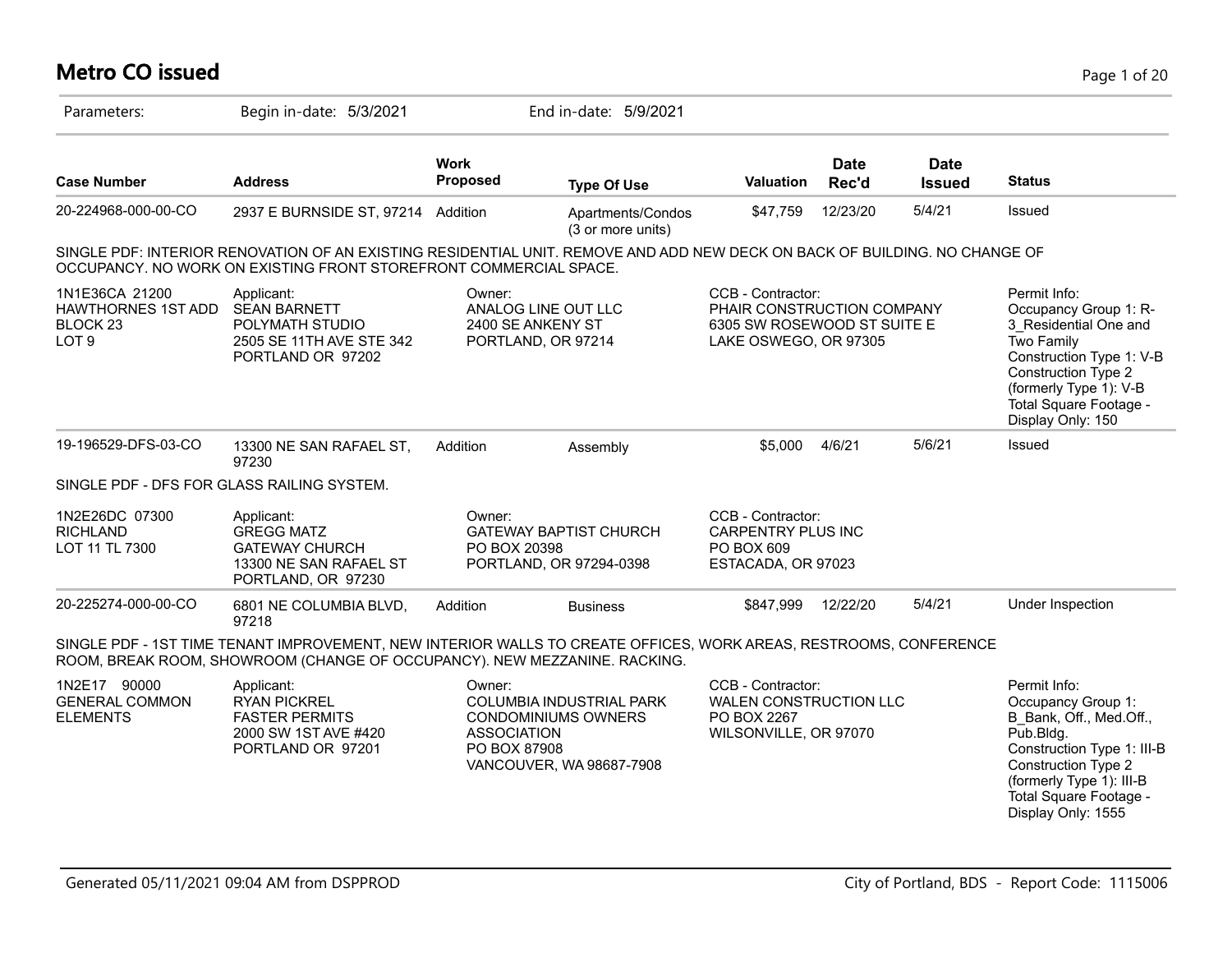#### **Metro CO issued** Page 2 of 20 Parameters: Begin in-date: 5/3/2021 End in-date: 5/9/2021 **Work Case Number Address Proposed Type Of Use Valuation Status Date Rec'd Date Issued** 20-226899-000-00-CO 2216 SE 50TH AVE, 97215 Addition Factory/Industrial \$80,000 12/24/20 5/5/21 Issued SINGLE PDF: REMODEL EXISTING MEDICAL BUILDING INTO 2 TENANT SPACES AND ASSOCIATED SITE WORKS. INCLUDES ADDING EXTERIOR COVERED DINING ON WEST SIDE, SERVICE AREA AND BATHROOMS. REMOVE EXISTING ATTACHED GARAGE AND ADDITION STRUCTURE ON EAST AND INTERIOR WALLS. PARTIAL CHANGE OF OCCUPANCY FROM B TO F AND S.\*\*\*SEPARATE SEPTIC DECOMMISSIONING PERMIT REQUIRED\*\*\* 1S2E06CD 20600 Applicant: A CONDITE: CCB - Contractor: Permit Info: Occupancy Group 1: B\_Bank, Off., Med.Off., Pub.Bldg. Construction Type 1: V-B Construction Type 2 (formerly Type 1): V-B Total Square Footage - Display Only: 1544 CCB - Contractor: DALE MORSE OWEN GABBERT LLC PO BOX 11266 PORTLAND, OR 97211 Owner: RHP LLC PO BOX 14038 PORTLAND, OR 97293 Applicant: BEN HUFFORD DESIGN DEPARTMENT ARCHITECTURE LLC 511 SW 10TH AVE SUITE 1004 PORTLAND OR 97205 20-204595-REV-01-CO 135 SE MAIN ST, 97214 Addition Factory/Industrial \$0 3/31/21 5/5/21 Issued SINGLE PDF - REVISION TO REMOVE THE ADDITION OF THREE NEW WINDOWS IN EXISTING CONCRETE WALL FROM SCOPE OF WORK. 1S1E03AD 03200 EAST PORTLAND BLOCK 49 LOT 1-8 Permit Info: Occupancy Group 1: S-1\_Storage - Moderate Hazard, Warehouse Construction Type 1: III-B Construction Type 2 (formerly Type 1): III-B CCB - Contractor: JACOB FLORY BD MACK INC 5016 NE 11TH AVE PORTLAND, OR 97211 Owner: KALBERER COMPANY 321 SW 4TH AVE #800 PORTLAND, OR 97204-2330 Applicant: BEN KING STEM ARCHITECTURE PO BOX 17034 PORTLAND, OR 97217 16-209832-DFS-04-CO SW JEFFERSON ST, 97201 Addition Factory/Industrial \$5,000 5/3/21 5/3/21 Issued WASHINGTON PARK PUMP STATION 1 - DFS 04 - Seismic enclosure 1N1E33C 00300 SECTION 33 1N 1E TL 300 20.71 ACRES Owner: PORTLAND CITY OF 1120 SW 5TH AVE #405 PORTLAND, OR 97204-1912 Applicant: Michael Oluwole O'Neill Construction Group 4444 SE 27th Ave Portland Oregon 97202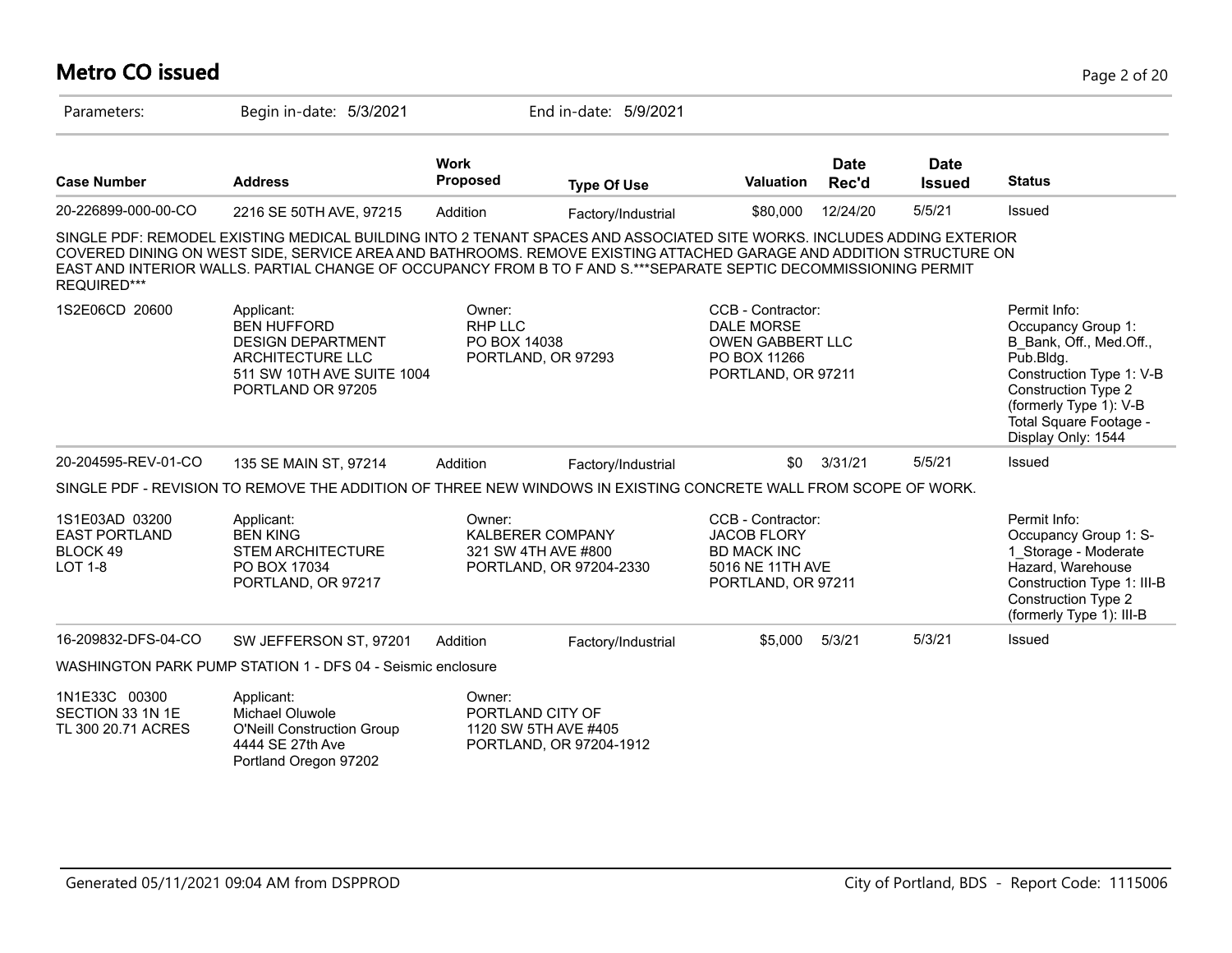# **Metro CO issued** Page 3 of 20

| Parameters:                                                                     | Begin in-date: 5/3/2021                                                                                              |                                                                                                                                               | End in-date: 5/9/2021                                |                                                                                                                                                               |                      |                              |                                                                                                     |
|---------------------------------------------------------------------------------|----------------------------------------------------------------------------------------------------------------------|-----------------------------------------------------------------------------------------------------------------------------------------------|------------------------------------------------------|---------------------------------------------------------------------------------------------------------------------------------------------------------------|----------------------|------------------------------|-----------------------------------------------------------------------------------------------------|
| <b>Case Number</b>                                                              | <b>Address</b>                                                                                                       | <b>Work</b><br><b>Proposed</b>                                                                                                                | <b>Type Of Use</b>                                   | <b>Valuation</b>                                                                                                                                              | <b>Date</b><br>Rec'd | <b>Date</b><br><b>Issued</b> | <b>Status</b>                                                                                       |
| 17-232759-REV-14-CO                                                             | 2835 N KERBY AVE, 97227                                                                                              | Addition                                                                                                                                      | Institutional                                        | \$2,000                                                                                                                                                       | 5/3/21               | 5/3/21                       | Final                                                                                               |
| REV 14 to DFS 25 - Duct work seismic bracing.                                   |                                                                                                                      |                                                                                                                                               |                                                      |                                                                                                                                                               |                      |                              |                                                                                                     |
| 1N1E27AC 00700<br><b>ABENDS ADD</b><br><b>BLOCK1</b><br>LOT 1-9 TL 700          | Applicant:<br><b>JONATHAN LARSON</b><br>ANDERSEN CONSTRUCTION<br>6712 N CUTTER CIR<br>PORTLAND, OR 97217             | Owner:<br><b>HEALTH CENTER</b><br>1919 NW LOVEJOY ST                                                                                          | LEGACY EMANUEL HOSPITAL &<br>PORTLAND, OR 97209-1503 | CCB - Contractor:<br>MICHAEL CARRIGG<br>ANDERSEN CONSTRUCTION COMPANY<br>OF OREGON LLC<br>PO BOX 6712<br>PORTLAND, OR 97228                                   |                      |                              |                                                                                                     |
| 18-221574-REV-01-CO                                                             | 7700 NE AMBASSADOR PL,<br>97220                                                                                      | Addition                                                                                                                                      | Utility                                              | \$0                                                                                                                                                           | 4/9/20               | 5/5/21                       | Issued                                                                                              |
|                                                                                 | SINGLE PDF - REVISION TO CHANGE ANCHORS FOR EQUIPMENT RACK                                                           |                                                                                                                                               |                                                      |                                                                                                                                                               |                      |                              |                                                                                                     |
| 1N2E09C 01200<br>PORTLAND INT'L<br><b>CENTER</b><br>LOT 1&2 TL 1200             | Applicant:<br><b>GRANT CHAFFIN</b><br>4827 TOWHEE CT S<br><b>SALEM, OR 97302</b>                                     | Owner:<br>PORT OF PORTLAND<br>200 SW MARKET ST #200<br>PORTLAND, OR 97201                                                                     |                                                      | CCB - Contractor:<br><b>NATHANIEL PAYNE</b><br>MASTEC NETWORK SOLUTIONS LLC<br>806 S DOUGLAS RD 11TH FLOOR ATTN<br><b>JOY DAVIS</b><br>CORAL GABLES, FL 33134 |                      |                              |                                                                                                     |
| Total # of CO Addition permits issued: 8                                        |                                                                                                                      |                                                                                                                                               |                                                      |                                                                                                                                                               |                      |                              | Total valuation of CO Addition permits issued: \$987,758                                            |
| 21-016918-000-00-CO                                                             | 1314 NW IRVING ST - UNIT<br>508, 97209                                                                               | Alteration                                                                                                                                    | Apartments/Condos<br>(3 or more units)               | \$100,000                                                                                                                                                     | 2/23/21              | 5/4/21                       | Issued                                                                                              |
| LOCATION OF DEN ROOMS                                                           | SINGLE PDF - REMODEL EXISTING CONDO: RECONFIGURE EXISTING BATHROOM, RELOCATE INTERIOR PARTITION WALLS TO RECONFIGURE |                                                                                                                                               |                                                      |                                                                                                                                                               |                      |                              |                                                                                                     |
| 1N1E33AD 80109<br><b>IRVING STREET LOFTS</b><br>A CONDOMINIUM<br><b>LOT 508</b> | Applicant:<br><b>SEAN BARNETT</b><br>POLYMATH STUDIO<br>2505 SE 11TH AVE STE 342<br>PORTLAND OR 97202                | Owner:<br>YIJIN BAO<br>1314 NW IRVING ST #508<br>PORTLAND, OR 97209<br>Owner:<br>ANDERS OLSON<br>1314 NW IRVING ST #508<br>PORTLAND, OR 97209 |                                                      | CCB - Contractor:<br>WESTWARD VISTA CONSTRUCTION INC<br>21948 NW BECK RD<br>PORTLAND OR, OR 97231                                                             |                      |                              | Permit Info:<br>Occupancy Group 1: R-<br>2_Residential Multi-<br>family<br>Construction Type 1: I-A |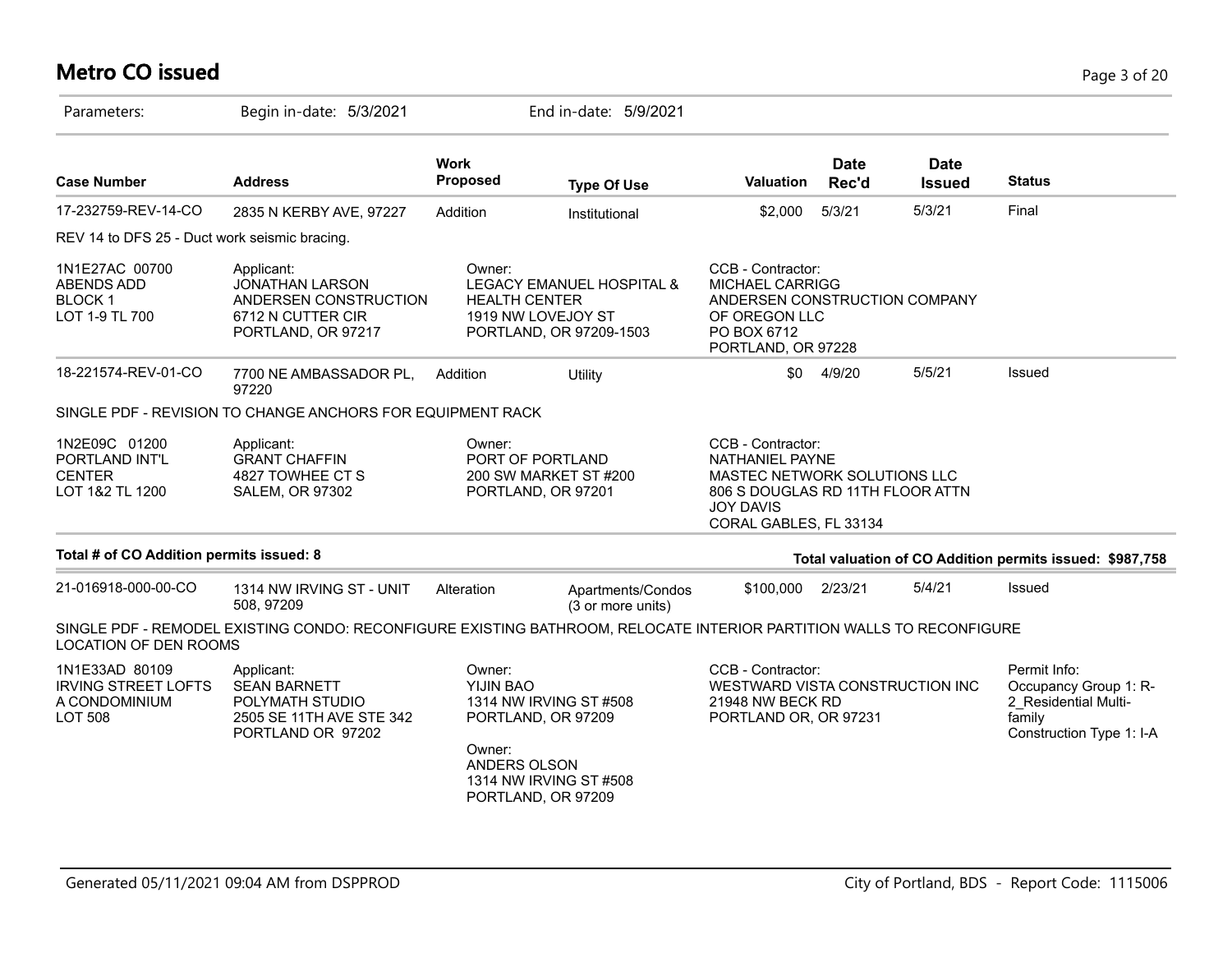#### **Metro CO issued** Page 4 of 20

| Parameters:                                                                                      | Begin in-date: 5/3/2021                                                                                                                                                                                                                  |                                                   | End in-date: 5/9/2021                                                 |                                                                                                                                |                      |                              |                                                                                                     |
|--------------------------------------------------------------------------------------------------|------------------------------------------------------------------------------------------------------------------------------------------------------------------------------------------------------------------------------------------|---------------------------------------------------|-----------------------------------------------------------------------|--------------------------------------------------------------------------------------------------------------------------------|----------------------|------------------------------|-----------------------------------------------------------------------------------------------------|
| <b>Case Number</b>                                                                               | <b>Address</b>                                                                                                                                                                                                                           | <b>Work</b><br>Proposed                           | <b>Type Of Use</b>                                                    | <b>Valuation</b>                                                                                                               | <b>Date</b><br>Rec'd | <b>Date</b><br><b>Issued</b> | <b>Status</b>                                                                                       |
| 20-124462-REV-01-CO                                                                              | 901 SW KING AVE, 97205                                                                                                                                                                                                                   | Alteration                                        | Apartments/Condos<br>(3 or more units)                                | \$800                                                                                                                          | 3/12/21              | 5/4/21                       | Issued                                                                                              |
| UPDATED ELECTRICAL PLAN.                                                                         | SINGLE PDF - VALUE-ADDED REVISION TO KITCHEN PLAN, INCLUDING NEW FURRED-OUT WALL & NEW DISHWASHER. REVISED COMMUNITY<br>ROOM DOOR SPECIFICATIONS, NEW SOUND DAMPENING FURRED-OUT WALL ALONG ADJACENT DWELLING UNIT. NEW WALL DETAILS AND |                                                   |                                                                       |                                                                                                                                |                      |                              |                                                                                                     |
| 1N1E33CD 02500<br><b>JOHNSONS ADD</b><br><b>BLOCK5</b><br><b>LOT 2&amp;3</b><br>E 50' OF LOT 6&7 | Applicant:<br>ZACH OWEN<br>MDS + ARCHITECTURE, LLC<br>5336 N MARYLAND AVE<br>PORTLAND, OR 97217                                                                                                                                          | Owner:                                            | KING TOWER HOLDINGS LLC<br>101 SW MAIN ST #1210<br>PORTLAND, OR 97204 | CCB - Contractor:<br>R & H CONSTRUCTION CO<br>2019 NW WILSON ST<br>PORTLAND, OR 97209                                          |                      |                              |                                                                                                     |
| 20-204287-000-00-CO                                                                              | 6041 N FESSENDEN ST,<br>97203                                                                                                                                                                                                            | Alteration                                        | Apartments/Condos<br>(3 or more units)                                | \$2,025                                                                                                                        | 10/21/20             | 5/3/21                       | Issued                                                                                              |
|                                                                                                  | SINGLE PDF - REPLACE EXISTING 2ND STORY DECK. ** WITH 20-204290/92 CO**                                                                                                                                                                  |                                                   |                                                                       |                                                                                                                                |                      |                              |                                                                                                     |
| 1N1E06DD 08400<br><b>DUDLEY'S ACRES</b><br>LOT 6-9 TL 8400                                       | Applicant:<br><b>EMILY MORAN</b><br><b>CREATIVE CONTRACTING</b><br>25027 SE HIGHWAY 224<br><b>BORING, OR 97009</b>                                                                                                                       | Owner:<br><b>EXEMPT TR ETAL</b><br>3245 CURLEW ST | CAROLANN M POLLAN NON-<br>SAN DIEGO, CA 92103                         | CCB - Contractor:<br><b>LINDSAY THORNTON</b><br><b>CREATIVE CONTRACTING INC</b><br>25027 SE HWY 224<br><b>BORING, OR 97009</b> |                      |                              | Permit Info:<br>Occupancy Group 1: R-<br>2 Residential Multi-<br>family<br>Construction Type 1: V-B |
| 20-204290-000-00-CO                                                                              | 6041 N FESSENDEN ST,<br>97203                                                                                                                                                                                                            | Alteration                                        | Apartments/Condos<br>(3 or more units)                                |                                                                                                                                | \$2,025 10/21/20     | 5/3/21                       | Issued                                                                                              |
|                                                                                                  | SINGLE PDF - REPLACE EXISTING 2ND STORY DECK.**WITH 20-204287/92 CO**                                                                                                                                                                    |                                                   |                                                                       |                                                                                                                                |                      |                              |                                                                                                     |
| 1N1E06DD 08400<br><b>DUDLEY'S ACRES</b><br>LOT 6-9 TL 8400                                       | Applicant:<br><b>EMILY MORAN</b><br><b>CREATIVE CONTRACTING</b><br>25027 SE HIGHWAY 224<br><b>BORING, OR 97009</b>                                                                                                                       | Owner:<br><b>EXEMPT TR ETAL</b><br>3245 CURLEW ST | CAROLANN M POLLAN NON-<br>SAN DIEGO, CA 92103                         | CCB - Contractor:<br><b>LINDSAY THORNTON</b><br>CREATIVE CONTRACTING INC<br>25027 SE HWY 224<br><b>BORING, OR 97009</b>        |                      |                              | Permit Info:<br>Occupancy Group 1: R-<br>2 Residential Multi-<br>family<br>Construction Type 1: V-B |
| 20-204292-000-00-CO                                                                              | 6041 N FESSENDEN ST,<br>97203                                                                                                                                                                                                            | Alteration                                        | Apartments/Condos<br>(3 or more units)                                |                                                                                                                                | \$4,050 10/21/20     | 5/3/21                       | Issued                                                                                              |
|                                                                                                  | SINGLE PDF - REPLACE EXISTING 2ND STORY DECK. ** WITH 20-204287/90 CO**                                                                                                                                                                  |                                                   |                                                                       |                                                                                                                                |                      |                              |                                                                                                     |
| 1N1E06DD 08400<br>DUDLEY'S ACRES<br>LOT 6-9 TL 8400                                              | Applicant:<br><b>EMILY MORAN</b><br><b>CREATIVE CONTRACTING</b><br>25027 SE HIGHWAY 224<br><b>BORING, OR 97009</b>                                                                                                                       | Owner:<br><b>EXEMPT TR ETAL</b><br>3245 CURLEW ST | CAROLANN M POLLAN NON-<br>SAN DIEGO, CA 92103                         | CCB - Contractor:<br><b>LINDSAY THORNTON</b><br>CREATIVE CONTRACTING INC<br>25027 SE HWY 224<br><b>BORING, OR 97009</b>        |                      |                              | Permit Info:<br>Occupancy Group 1: R-<br>2_Residential Multi-<br>family<br>Construction Type 1: V-B |

Generated 05/11/2021 09:04 AM from DSPPROD City of Portland, BDS - Report Code: 1115006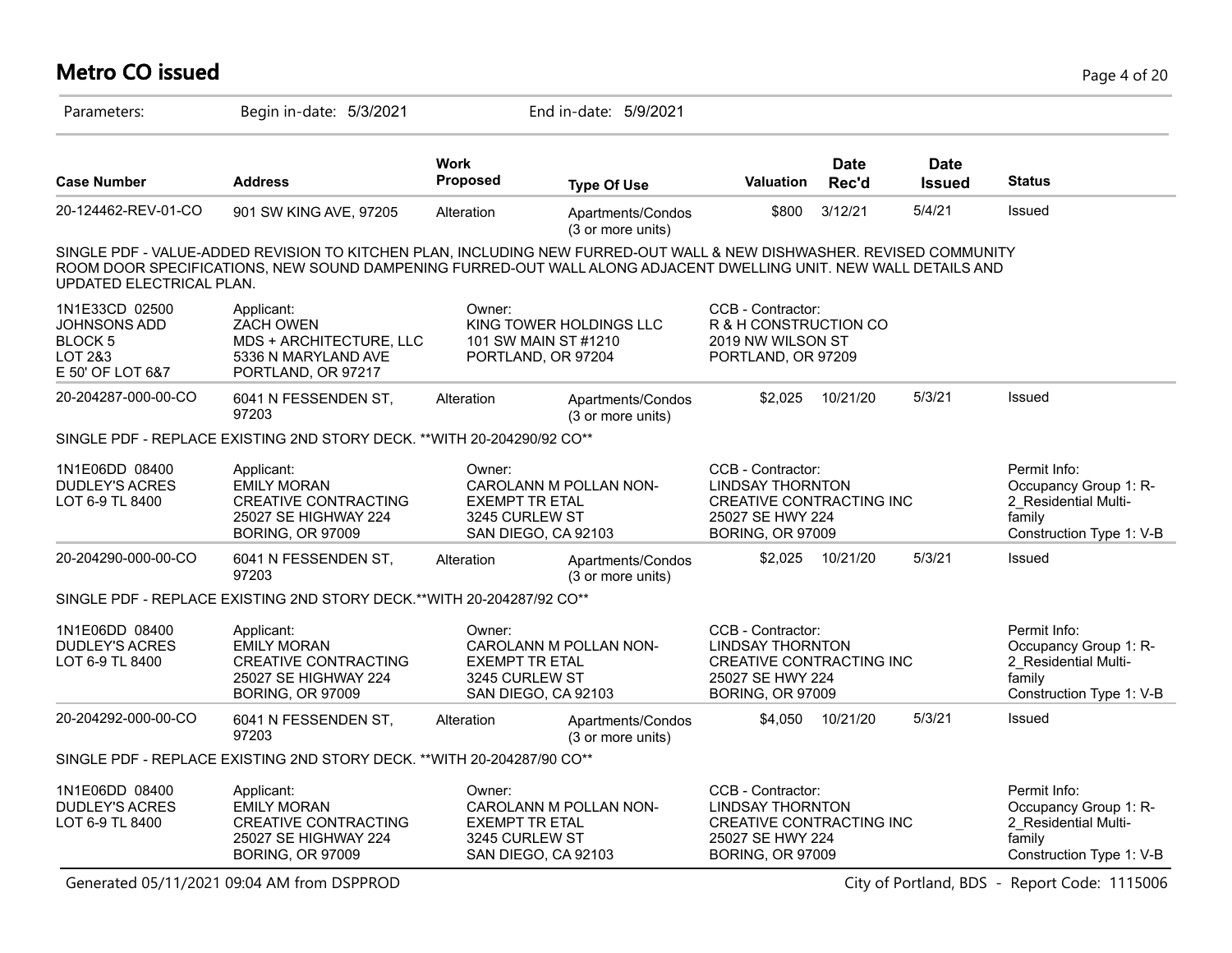# **Metro CO issued** Page 5 of 20

| Parameters:                                                                      | Begin in-date: 5/3/2021                                                                                                                                                                                               |                                                                          | End in-date: 5/9/2021                  |                                                                                                                                                |                      |                              |                                                                                                       |
|----------------------------------------------------------------------------------|-----------------------------------------------------------------------------------------------------------------------------------------------------------------------------------------------------------------------|--------------------------------------------------------------------------|----------------------------------------|------------------------------------------------------------------------------------------------------------------------------------------------|----------------------|------------------------------|-------------------------------------------------------------------------------------------------------|
| <b>Case Number</b>                                                               | <b>Address</b>                                                                                                                                                                                                        | <b>Work</b><br><b>Proposed</b>                                           | <b>Type Of Use</b>                     | <b>Valuation</b>                                                                                                                               | <b>Date</b><br>Rec'd | <b>Date</b><br><b>Issued</b> | <b>Status</b>                                                                                         |
| 21-034446-000-00-CO                                                              | 2044 N KILPATRICK ST, 97217 Alteration                                                                                                                                                                                |                                                                          | Apartments/Condos<br>(3 or more units) | \$2,000                                                                                                                                        | 4/8/21               | 5/7/21                       | Issued                                                                                                |
|                                                                                  | SINGLE PDF - FIRE ESCAPE TESTING FOR CERTIFICATION                                                                                                                                                                    |                                                                          |                                        |                                                                                                                                                |                      |                              |                                                                                                       |
| 1N1E09DB 04400<br><b>KENTON</b><br>BLOCK <sub>23</sub><br>LOT 10-13              | Applicant:<br>ANDREW LEICHTY<br><b>MILLER CONSULTING</b><br><b>ENGINEERS</b><br>9570 SW BARBUR BLVD, STE 100<br>PORTLAND, OR 97219                                                                                    | Owner:<br>MC KENTWOOD LLC<br>1303 SW 16TH AVE<br>PORTLAND, OR 97201      |                                        | CCB - Contractor:<br>CHARTER CONSTRUCTION INC<br>980 S HARNEY<br>SEATTLE, WA 98108                                                             |                      |                              |                                                                                                       |
|                                                                                  | Applicant:<br><b>GRAYSON FIDLER</b><br>CHARTER CONSTRUCTION<br>3747 SE 8TH AVE<br>PORTLAND, OR 97202                                                                                                                  |                                                                          |                                        |                                                                                                                                                |                      |                              |                                                                                                       |
| 21-031928-000-00-CO                                                              | 12 NE FREMONT ST - UNIT<br>701, 97212                                                                                                                                                                                 | Alteration                                                               | Apartments/Condos<br>(3 or more units) | \$35,000                                                                                                                                       | 4/2/21               | 5/4/21                       | Issued                                                                                                |
|                                                                                  | SINGLE PDF - ADD 2ND BEDROOM WITH CLOSET AND NEW CLOSET FOR EXISTING BEDROOM TO 7TH FLOOR WEST CONDO.                                                                                                                 |                                                                          |                                        |                                                                                                                                                |                      |                              |                                                                                                       |
| 1N1E27AA 50014<br><b>CARBON TWELVE</b><br><b>CONDOMINIUMS</b><br><b>UNIT 701</b> | Applicant:<br><b>WALTER STERN</b><br><b>FASTER PERMITS</b><br>2000 SW 1ST AVE. STE 420<br>PORTLAND OR 97201                                                                                                           | Owner:<br>PIERCE MCVEY<br>PORTLAND, OR 97212                             | 12 NE FREMONT ST UNIT 701              | CCB - Contractor:<br><b>ANDREW GOLD</b><br><b>GOLD STAR DESIGN &amp; CONSTRUCTION</b><br><b>LLC</b><br>2528 SE SALMON ST<br>PORTLAND, OR 97214 |                      |                              | Permit Info:<br>Occupancy Group 1: R-<br>2 Residential Multi-<br>family<br>Construction Type 1: III-A |
| 20-209835-000-00-CO                                                              | 1200 NE BROADWAY ST -<br>Suite 10, 97232                                                                                                                                                                              | Alteration                                                               | Assembly                               | \$60,000                                                                                                                                       | 10/30/20             | 5/6/21                       | Issued                                                                                                |
|                                                                                  | SINGLE PDF: SHELL WORK FOR FUTURE TI, NO OCCUPANCY IN THIS PERMIT. WORK INCLUDES NEW STOREFRONT ENTRANCE, DEMISING WALL<br>TO CREATE 2 SEPARATE TENANT SPACES, SERVICE CORRIDOR EXTENSION AND UTILITY INFRASTRUCTURE. |                                                                          |                                        |                                                                                                                                                |                      |                              |                                                                                                       |
| 1N1E26CD 12800                                                                   | Applicant:<br><b>DAN YOUNG</b><br><b>OREGON BUSINESS</b><br><b>ARCHITECTURE</b><br>PO BOX 80301<br>PORTLAND OR 97280                                                                                                  | Owner:<br>TMT LLOYD RETAIL INC<br>PO BOX 800729<br>DALLAS, TX 75380-0729 |                                        | CCB - Contractor:<br><b>ROBERT ENDRES</b><br>ENDRES NORTHWEST INC<br>509 NW 3RD AVENUE<br>CANBY, OR 97013                                      |                      |                              | Permit Info:<br>Occupancy Group 1: A-<br>2 Restaurant<br>Construction Type 1: II-B                    |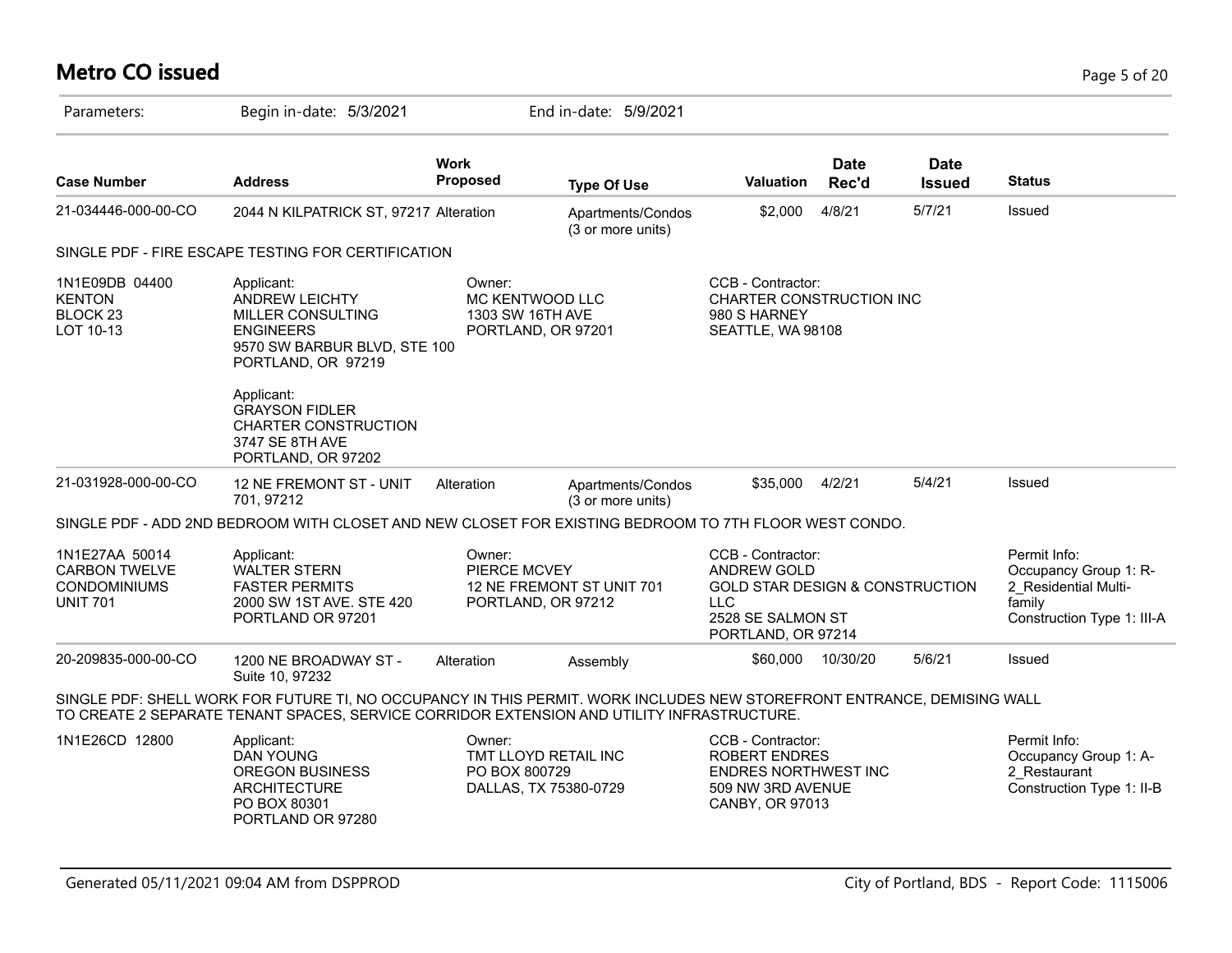| <b>Metro CO issued</b>                                                                                           |                                                                                                                                                                          |                                                     |                                                                                                                              |                                                                                                                                         |                      |                              | Page 6 of 20                                                                                           |
|------------------------------------------------------------------------------------------------------------------|--------------------------------------------------------------------------------------------------------------------------------------------------------------------------|-----------------------------------------------------|------------------------------------------------------------------------------------------------------------------------------|-----------------------------------------------------------------------------------------------------------------------------------------|----------------------|------------------------------|--------------------------------------------------------------------------------------------------------|
| Parameters:                                                                                                      | Begin in-date: 5/3/2021                                                                                                                                                  |                                                     | End in-date: 5/9/2021                                                                                                        |                                                                                                                                         |                      |                              |                                                                                                        |
| <b>Case Number</b>                                                                                               | <b>Address</b>                                                                                                                                                           | Work<br>Proposed                                    | <b>Type Of Use</b>                                                                                                           | <b>Valuation</b>                                                                                                                        | <b>Date</b><br>Rec'd | <b>Date</b><br><b>Issued</b> | <b>Status</b>                                                                                          |
| 20-212415-000-00-CO                                                                                              | 3582 SE POWELL BLVD,<br>97202                                                                                                                                            | Alteration                                          | Assembly                                                                                                                     | \$400,000                                                                                                                               | 11/18/20             | 5/3/21                       | Issued                                                                                                 |
| LANE; MINOR LANDSCAPING                                                                                          | PDOX PS - TI FOR NEW CHIPOTLE RESTAURANT TENANT: RENOVATION OF EXTERIOR FACADE, RELOCATION OF EXISTING DRIVE THROUGH                                                     |                                                     |                                                                                                                              |                                                                                                                                         |                      |                              |                                                                                                        |
| 1S1E12DB 00300<br>SECTION 12 1S 1E<br>TL 300 2.83 ACRES                                                          | Applicant:<br><b>BRETT GRAY</b><br>JOHN M DUNGAN ARCHITECT<br>8826 SANTA FE DR SUITE 304<br>OVERLAND PARK KS 66212                                                       | Owner:<br>Owner:<br><b>N&amp;NRES VIII LLC</b>      | POWELL BLVD PROPERTY LLC<br>900 SW 13TH AVE #90<br>PORTLAND, OR 97205-1707<br>900 SW 13TH AVE #90<br>PORTLAND, OR 97205-1707 | CCB - Contractor:<br>PAT BRADY<br>WESTERN CONSTRUCTION SERVICES<br>INC A CORP OF WA<br>2300 E 3RD LOOP SUITE 110<br>VANCOUVER, WA 98661 |                      |                              | Permit Info:<br>Occupancy Group 1: A-<br>2 Restaurant<br>Construction Type 1: V-B                      |
| 21-001650-000-00-CO                                                                                              | 8173 NE AIR CARGO RD                                                                                                                                                     | Alteration                                          | Assembly                                                                                                                     | \$400,000                                                                                                                               | 1/26/21              | 5/7/21                       | Issued                                                                                                 |
|                                                                                                                  | SINGLE PDF - TI FOR NEW TENANT IN EXISTING 1 STORY WOOD FRAMED BUILDING. INCLUDES NEW INTERIOR PARTITION WALLS,<br>REPLACEMENT OF EXISTING PORTION OF STOREFRONT SYSTEM. |                                                     |                                                                                                                              |                                                                                                                                         |                      |                              |                                                                                                        |
| 1N2E09C 00604                                                                                                    | Applicant:<br>MARK VANDERZANDEN<br>SURROUND ARCHITECTURE<br><b>INC</b><br>150 SW HARRISON ST #100<br>PORTLAND OR 97201                                                   | Owner:                                              | PORT OF PORTLAND<br>300 WEST 15TH ST RM 200<br>VANCOUVER, WA 98660                                                           | CCB - Contractor:<br><b>BUZZ WALLACE</b><br>SKYWARD CONSTRUCTION INC<br>15908 NE 10TH AVE<br>RIDGEFIELD, WA 98642-5728                  |                      |                              | Permit Info:<br>Occupancy Group 1: A-<br>2 Restaurant<br>Construction Type 1: V-B                      |
| 21-035360-000-00-CO                                                                                              | 2880 SE POWELL BLVD,<br>97202                                                                                                                                            | Alteration                                          | Assembly                                                                                                                     | \$35,000                                                                                                                                | 4/12/21              | 5/4/21                       | Issued                                                                                                 |
|                                                                                                                  | SINGLE PDF - STRUCTURAL REPAIR AT NORTHEAST CORNER OF BUILDING DUE TO VEHICLE IMPACT.                                                                                    |                                                     |                                                                                                                              |                                                                                                                                         |                      |                              |                                                                                                        |
| 1S1E12CB 00300<br><b>WAVERLEIGH HTS</b><br>BLOCK 12<br>LOT <sub>16</sub><br>LOT 17-21 EXC PT IN<br>STATE HWY R/W | Applicant:<br><b>SETH DAVIS</b><br><b>FROELICH ENGINEERS</b><br>17700 SW UPPERBOONES<br>FERRY RD SUITE 115<br>PORTLAND OR 97224                                          | Owner:<br><b>SB POWELL LLC</b><br><b>PO BOX 970</b> | MEDFORD, OR 97501                                                                                                            | CCB - Contractor:<br><b>WESTERN PROPERTIES I LLC</b><br>600 S 74TH PLACE UNIT 108<br>RIDGEFIELD, WA 98642                               |                      |                              | Permit Info:<br>Occupancy Group 1:<br>B Bank, Off., Med.Off.,<br>Pub.Bldg.<br>Construction Type 1: V-B |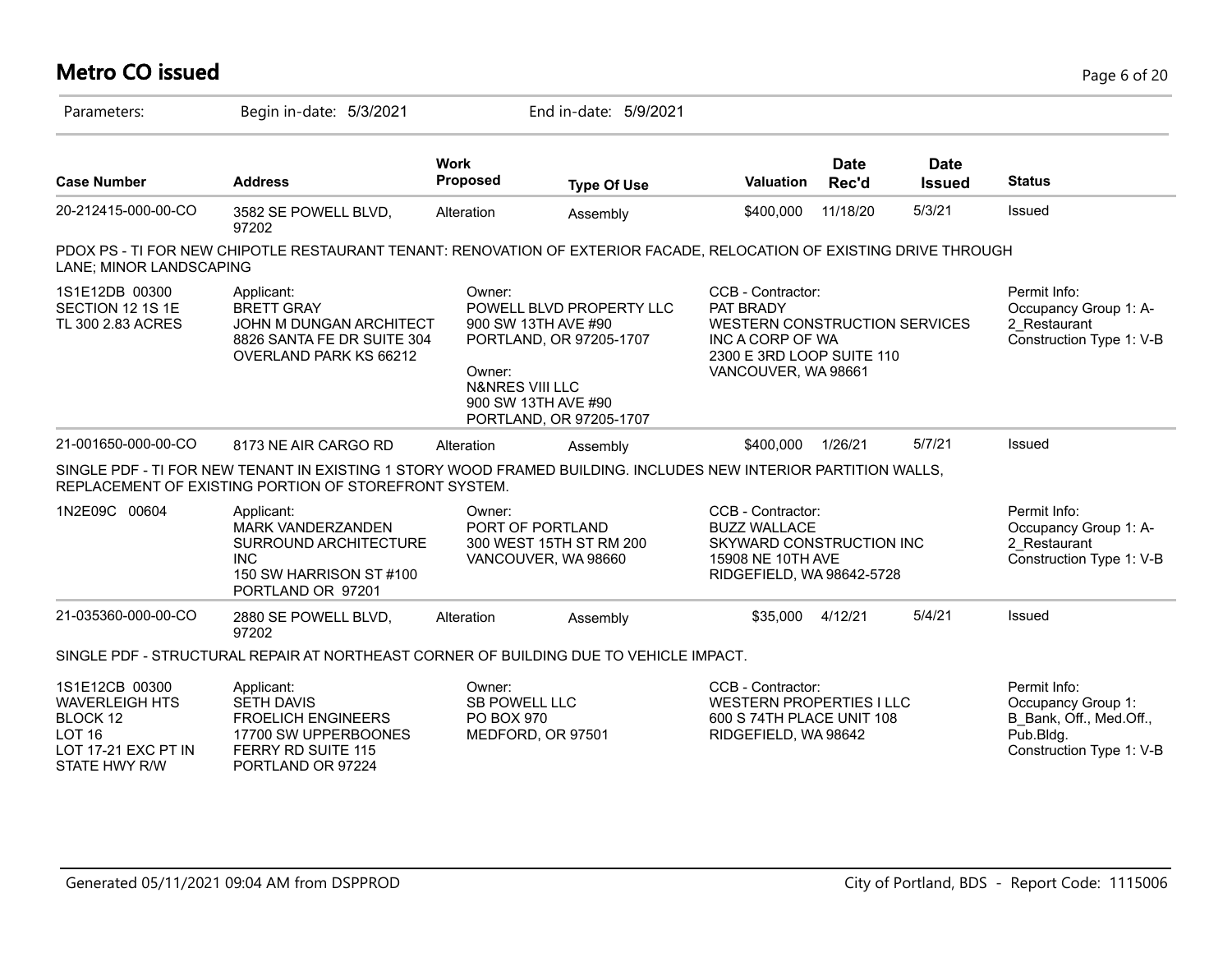#### **Metro CO issued** Page 7 of 20

| Parameters:                                                                                                                     | Begin in-date: 5/3/2021                                                                                                                      |                                                          | End in-date: 5/9/2021                                                         |                                                                                                                          |                      |                              |                                                                                                          |
|---------------------------------------------------------------------------------------------------------------------------------|----------------------------------------------------------------------------------------------------------------------------------------------|----------------------------------------------------------|-------------------------------------------------------------------------------|--------------------------------------------------------------------------------------------------------------------------|----------------------|------------------------------|----------------------------------------------------------------------------------------------------------|
| <b>Case Number</b>                                                                                                              | <b>Address</b>                                                                                                                               | <b>Work</b><br><b>Proposed</b>                           | <b>Type Of Use</b>                                                            | <b>Valuation</b>                                                                                                         | <b>Date</b><br>Rec'd | <b>Date</b><br><b>Issued</b> | <b>Status</b>                                                                                            |
| 21-034503-000-00-CO                                                                                                             | 2927 NE AINSWORTH ST,<br>97211                                                                                                               | Alteration                                               | Assembly                                                                      | \$20,000                                                                                                                 | 4/8/21               | 5/3/21                       | Issued                                                                                                   |
|                                                                                                                                 | SINGLE PDF - MINOR TI TO RENOVATE EXISTING KITCHEN IN BASEMENT LEVEL. FURRING INTERIOR WALLS TO RUN PLUMBING.                                |                                                          |                                                                               |                                                                                                                          |                      |                              |                                                                                                          |
| 1N1E13CA 10700<br><b>IRVINGTON PK</b><br>BLOCK 36<br>LOT 3-8 TL 10700                                                           | Applicant:<br>SIMONE GOLDFEDER<br><b>CONSTRUCTIVE FORM</b><br>ARCHITECTURE AND DESIGN<br><b>LLC</b><br>1222 SW BROADWAY<br>PORTLAND OR 97205 | Owner:<br><b>CHRIST</b>                                  | AINSWORTH UNITED CHURCH OF<br>2941 NE AINSWORTH ST<br>PORTLAND, OR 97211-6749 | CCB - Contractor:<br>ALBINA CONSTRUCTION LLC<br>PO BOX 12129<br>PORTLAND, OR 97212                                       |                      |                              | Permit Info:<br>Occupancy Group 1: A-<br>3 Place of Worship<br>Construction Type 1: III-B                |
| 21-019803-000-00-CO                                                                                                             | 134 W BURNSIDE ST, 97209                                                                                                                     | Alteration                                               | <b>Business</b>                                                               | \$30,000                                                                                                                 | 3/3/21               | 5/3/21                       | Issued                                                                                                   |
| AND THE KITCHEN.                                                                                                                | SINGLE PDF - INTERIOR TENANT IMPROVEMENT FOR EXISTING TENANT, NEW WALL WITH CONCESSION WINDOW BETWEEN THE DAY ROOM                           |                                                          |                                                                               |                                                                                                                          |                      |                              |                                                                                                          |
| 1N1E34CD 00300<br><b>COUCHS ADD</b><br><b>BLOCK 11</b><br>W 1/2 OF LOT 2&3 EXC<br>PT IN ST<br>W 45' OF LOT 6&7 EXC<br>PT IN STS | Applicant:<br>REBECCA KERR<br><b>CIDA ARCHITECTS AND</b><br><b>ENGINEERS</b><br>15895 SW 72ND AVE, STE 200<br>PORTLAND OR 97224              | Owner:<br><b>SALVATION ARMY</b>                          | 8495 SE MONTEREY AVE #100<br>HAPPY VALLEY, OR 97086-7845                      | CCB - Contractor:<br><b>RA SERVICES LLC</b><br>PO BOX 433<br>COLTON, OR 97017                                            |                      |                              | Permit Info:<br>Occupancy Group 1:<br>B Bank, Off., Med.Off.,<br>Pub.Bldg.<br>Construction Type 1: III-B |
| 19-156274-DFS-02-CO                                                                                                             | 620 SW 5TH AVE, 97204                                                                                                                        | Alteration                                               | <b>Business</b>                                                               | \$15,000                                                                                                                 | 11/4/20              | 5/6/21                       | Issued                                                                                                   |
|                                                                                                                                 | SINGLE PDF; DEFERRED SUBMITTAL FOR TERRA COTTA PANEL FASTENERS                                                                               |                                                          |                                                                               |                                                                                                                          |                      |                              |                                                                                                          |
| 1S1E03BA 08400A1<br><b>PORTLAND</b><br>BLOCK 62<br><b>LOT 7&amp;8</b><br>IMPS ONLY SEE R246111<br>(R667707310) FOR LAND         | Applicant:<br><b>MIKE COYLE</b><br><b>FASTER PERMITS</b><br>2000 SW 1ST AVE, STE 420<br>PORTLAND, OR 97201                                   | Owner:<br><b>WALKER PLACE LLC</b><br>620 SW 5TH AVE #300 | PORTLAND, OR 97204-1418                                                       | CCB - Contractor:<br><b>NICK HILL</b><br>D & R MASONRY RESTORATION INC<br>8890 SE MCLOUGHLIN BLVD<br>MILWAUKIE, OR 97222 |                      |                              |                                                                                                          |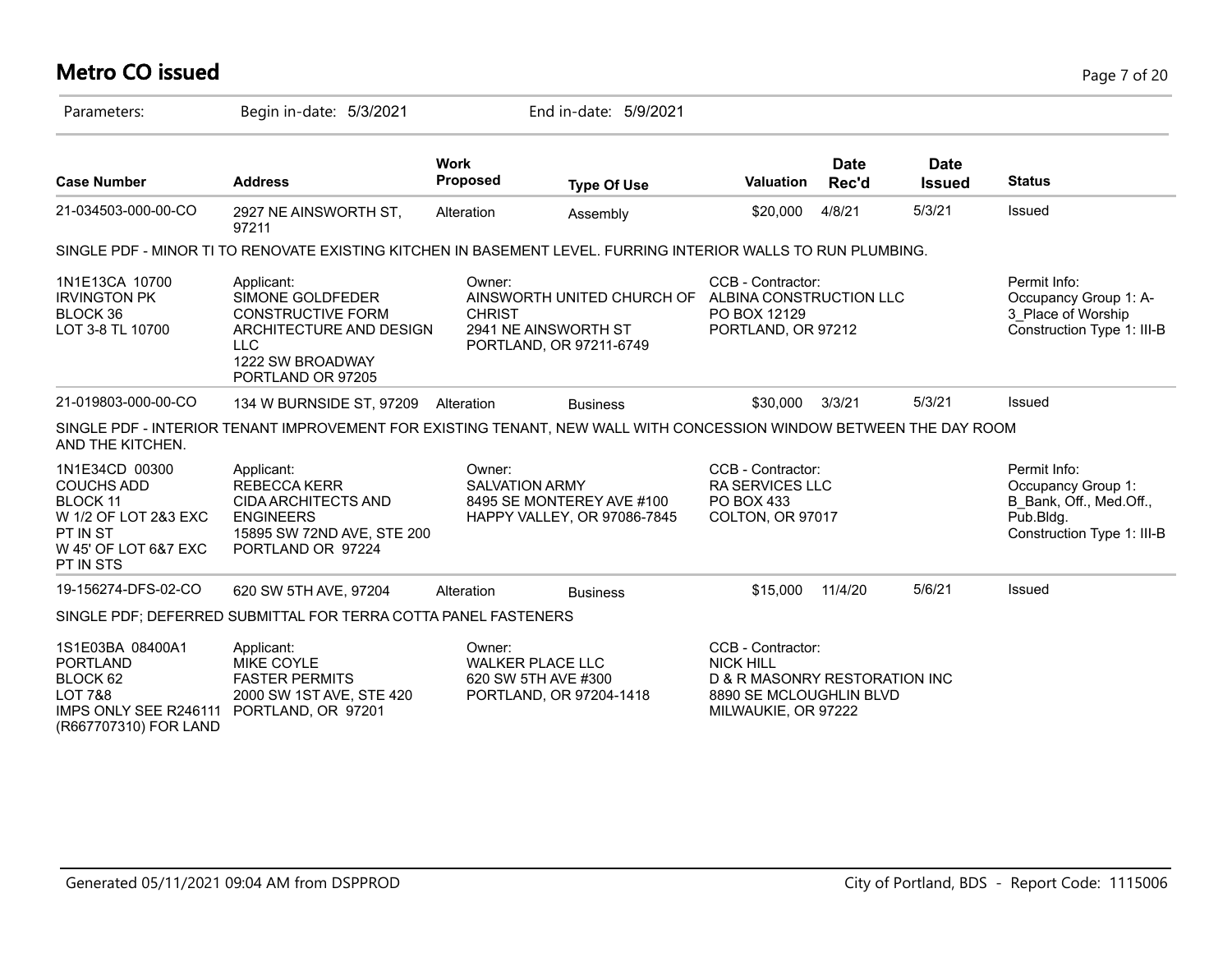# **Metro CO issued** Page 8 of 20

| Parameters:                                                                                                  | Begin in-date: 5/3/2021                                                                                                                  |                          | End in-date: 5/9/2021                                                         |                                                                                                                               |                      |                              |                                                                                                         |
|--------------------------------------------------------------------------------------------------------------|------------------------------------------------------------------------------------------------------------------------------------------|--------------------------|-------------------------------------------------------------------------------|-------------------------------------------------------------------------------------------------------------------------------|----------------------|------------------------------|---------------------------------------------------------------------------------------------------------|
| <b>Case Number</b>                                                                                           | <b>Address</b>                                                                                                                           | <b>Work</b><br>Proposed  | <b>Type Of Use</b>                                                            | Valuation                                                                                                                     | <b>Date</b><br>Rec'd | <b>Date</b><br><b>Issued</b> | <b>Status</b>                                                                                           |
| 19-252870-DFS-07-CO                                                                                          | 710 NE HOLLADAY ST, 97232 Alteration                                                                                                     |                          | <b>Business</b>                                                               | \$60,000                                                                                                                      | 4/20/21              | 5/7/21                       | Issued                                                                                                  |
|                                                                                                              | SINGLE PDF - DFS FOR GLASS HANDRAIL TRACK.                                                                                               |                          |                                                                               |                                                                                                                               |                      |                              |                                                                                                         |
| 1N1E35BC 00200<br><b>HOLLADAYS ADD</b><br>BLOCK 91&102 TL 200<br>DEFERRED ADDITIONAL<br><b>TAX LIABILITY</b> | Applicant:<br>Hunter Sorge<br>342 SW Second Ave                                                                                          | Owner:                   | AAT LLOYD DISTRICT LLC<br>3420 CARMEL MOUNTAIN RD #100<br>SAN DIEGO, CA 92121 | CCB - Contractor:<br>SWINERTON BUILDERS INC<br>2001 CLAYTON ROAD 7TH FLOOR LEGAL<br>CONCORD, CA 94520                         |                      |                              |                                                                                                         |
| 21-025868-000-00-CO                                                                                          | 2664 N MARINE DR, 97217                                                                                                                  | Alteration               | <b>Business</b>                                                               | \$4,000 3/17/21                                                                                                               |                      | 5/5/21                       | Issued                                                                                                  |
|                                                                                                              | SINGLE PDF - TENANT IMPROVEMENT, PARTIAL CHANGE OF OCC. NEW INTERIOR WALLS AND DOOR TO CREATE OFFICE AND STORAGE.                        |                          |                                                                               |                                                                                                                               |                      |                              |                                                                                                         |
| 2N1E33C 01300<br>PARTITION PLAT 1994-<br>164<br>LOT 3 TL 1300                                                | Applicant:<br>RICHARD WHITEMAN<br><b>RRS CONSTRUCTION LLC</b><br>2950 NW YEON AVE<br>PORTLAND, OR 97210                                  | Owner:<br>PROPERTIES LLC | <b>HARSCH INVESTMENT</b><br>1121 SW SALMON ST<br>PORTLAND, OR 97205           | CCB - Contractor:<br>RRS CONSTRUCTION INC<br>5185 CARMAN DRIVE<br>LAKE OSWEGO, OR 97035                                       |                      |                              | Permit Info:<br>Occupancy Group 1:<br>B Bank, Off., Med.Off.,<br>Pub.Bldg.<br>Construction Type 1: V-B  |
| 21-026650-000-00-CO                                                                                          | 10615 SE CHERRY BLOSSOM Alteration<br>DR, 97216                                                                                          |                          | <b>Business</b>                                                               | \$120,791                                                                                                                     | 3/22/21              | 5/7/21                       | Issued                                                                                                  |
|                                                                                                              | SINGLE PDF - INTERIOR REMODEL TO LOBBY AND RECEPTION AREAS ON 2ND FLOOR, SUITE 260.                                                      |                          |                                                                               |                                                                                                                               |                      |                              |                                                                                                         |
| 1S2E03BC 00100<br>SECTION 03 1S 2E<br>TL 100 1.31 ACRES                                                      | Applicant:<br>ROBERT CROSSLAND<br>CENTENNIAL CONTRACTORS<br>10011 SE DIVISION ST SUITE 209 PORTLAND, OR 97232-1561<br>PORTLAND, OR 97266 | Owner:                   | WESTON INVESTMENT CO LLC<br>2154 NE BROADWAY #200                             | CCB - Contractor:<br>CENTENNIAL CONTRACTORS<br><b>ENTERPRISES INC</b><br>11111 SUNSET HILLS ROAD STE 350<br>RESTON, VA 20190  |                      |                              | Permit Info:<br>Occupancy Group 1:<br>B Bank, Off., Med.Off.,<br>Pub.Bldg.<br>Construction Type 1: V-B  |
| 21-041489-000-00-CO                                                                                          | 7700 NE AMBASSADOR PL,<br>97220                                                                                                          | Alteration               | <b>Business</b>                                                               | \$24,250 5/6/21                                                                                                               |                      | 5/6/21                       | Issued                                                                                                  |
| SECURED DOORS.                                                                                               | SINGLE PDF - INTERIOR TENANT IMPROVEMENT - CONVERT ONE EXISTING OFFICE SPACE TO SECURED RECEPTION OFFICE. PROVIDE TWO                    |                          |                                                                               |                                                                                                                               |                      |                              |                                                                                                         |
| 1N2E09C 01200<br>PORTLAND INT'L<br><b>CENTER</b><br>LOT 1&2 TL 1200                                          | Applicant:<br>PETER KIM<br><b>LRS ARCHITECTS</b><br>720 NW DAVIS ST, STE 300<br>PORTLAND, OR 97209                                       | Owner:                   | PORT OF PORTLAND<br>200 SW MARKET ST #200<br>PORTLAND, OR 97201               | CCB - Contractor:<br><b>ALAN VOLM</b><br>PACIFIC CREST STRUCTURES INC<br>17750 SW UPPER BOONES FRY RD 190<br>DURHAM, OR 97224 |                      |                              | Permit Info:<br>Occupancy Group 1:<br>B Bank, Off., Med.Off.,<br>Pub.Bldg.<br>Construction Type 1: II-B |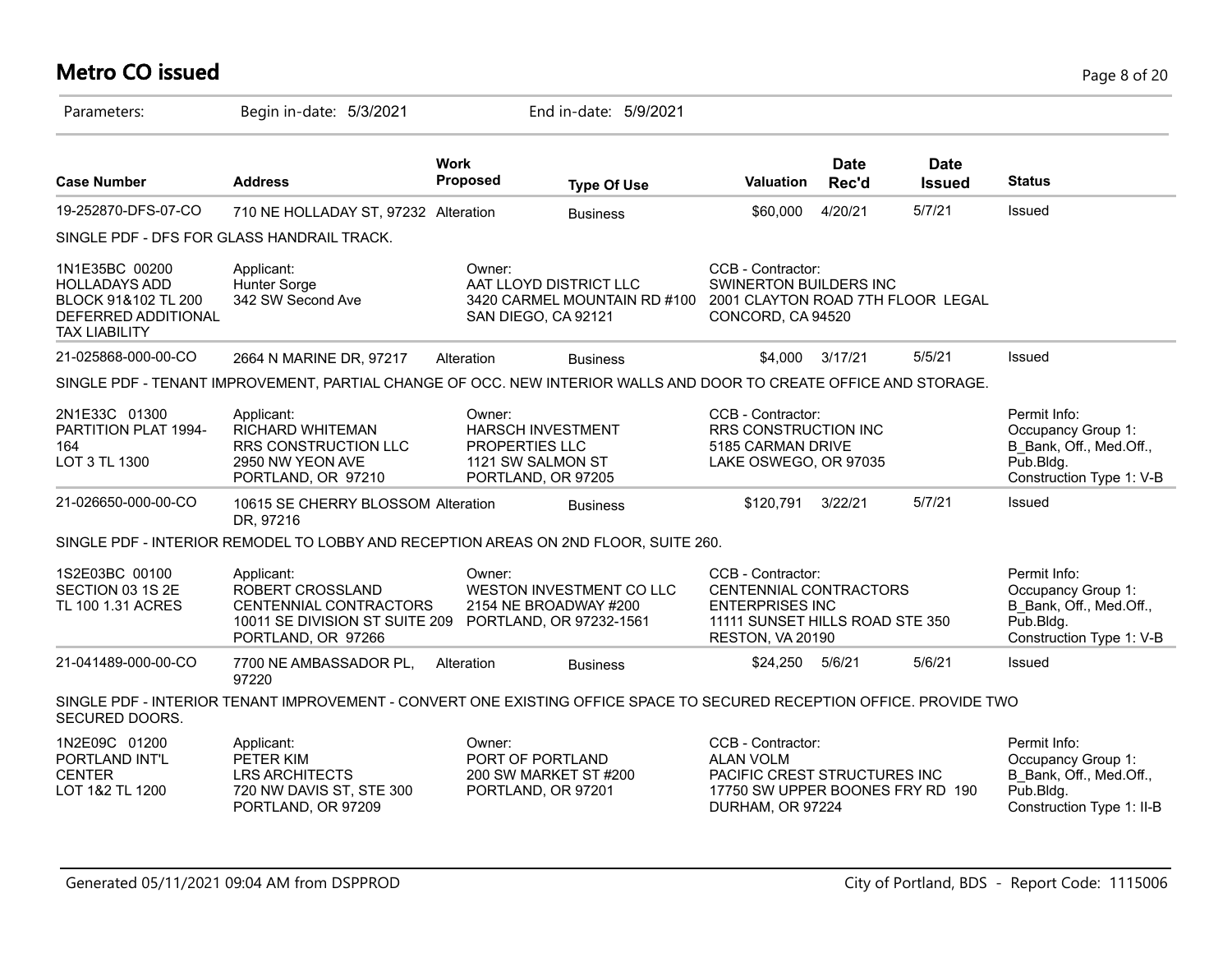# **Metro CO issued** Page 9 of 20

| Parameters:                                                      | Begin in-date: 5/3/2021                                                                                                                                                                                                                         |                                                     | End in-date: 5/9/2021                                                              |                                                                                                                   |                      |                              |                                                                                                                                                   |
|------------------------------------------------------------------|-------------------------------------------------------------------------------------------------------------------------------------------------------------------------------------------------------------------------------------------------|-----------------------------------------------------|------------------------------------------------------------------------------------|-------------------------------------------------------------------------------------------------------------------|----------------------|------------------------------|---------------------------------------------------------------------------------------------------------------------------------------------------|
| <b>Case Number</b>                                               | <b>Address</b>                                                                                                                                                                                                                                  | <b>Work</b><br>Proposed                             | <b>Type Of Use</b>                                                                 | Valuation                                                                                                         | <b>Date</b><br>Rec'd | <b>Date</b><br><b>Issued</b> | <b>Status</b>                                                                                                                                     |
| 20-179459-000-00-CO                                              | 2627 NE M L KING BLVD,<br>97212                                                                                                                                                                                                                 | Alteration                                          | <b>Business</b>                                                                    | \$70,000                                                                                                          | 8/26/20              | 5/4/21                       | Issued                                                                                                                                            |
|                                                                  | SINGLE PDF - PARTIAL SEISMIC UPGRADE OF URM DUE TO ROOF REPLACEMENT.                                                                                                                                                                            |                                                     |                                                                                    |                                                                                                                   |                      |                              |                                                                                                                                                   |
| 1N1E27AD 17600<br><b>ALBINA</b><br>BLOCK 17<br>LOT <sub>16</sub> | Applicant:<br>PEDER GOLBERG<br><b>JAMES G PIERSON</b><br>610 SW ALDER #918<br>PORTLAND OR 97205                                                                                                                                                 | Owner:<br>2943 NE 13TH AVE                          | <b>INCLUSIVITY PROPERTIES LLC</b><br>PORTLAND, OR 97212                            | CCB - Contractor:<br><b>JIM CUNNINGHAM</b><br>WIN CONSTRUCTION INC<br>14055 SW KENTUCKY PL<br>BEAVERTON, OR 97008 |                      |                              | Permit Info:<br>Occupancy Group 1:<br>M Store, Service Station<br>Construction Type 1: V-B                                                        |
| 20-145860-REV-02-CO                                              | 606 SE 11TH AVE, 97214                                                                                                                                                                                                                          | Alteration                                          | <b>Business</b>                                                                    | \$0                                                                                                               | 4/6/21               | 5/7/21                       | Issued                                                                                                                                            |
|                                                                  | SINGLE PDF - REVISION TO MODIFY STAIR FRAMING AND ATTACHMENT. UPDATE DFS LIST TO REMOVE CFS STUDS AND ENGINEERED STAIR.                                                                                                                         |                                                     |                                                                                    |                                                                                                                   |                      |                              |                                                                                                                                                   |
| 1S1E02BA 07200                                                   | Applicant:<br>MICHAEL PARSHALL<br>WOODBLOCK ARCHITECTURE<br>827 SW 2ND AVE #300<br>PORTLAND OR 97204                                                                                                                                            | Owner:<br>602 SE 11TH LLC                           | 819 SE MORRISON ST #110<br>PORTLAND, OR 97214-6308                                 | CCB - Contractor:<br><b>DON RUE</b><br>JHC COMMERCIAL LLC<br>11125 SW BARBUR BLVD<br>PORTLAND, OR 97219           |                      |                              |                                                                                                                                                   |
| 21-026286-000-00-CO                                              | 2321 NE ARGYLE ST, 97211                                                                                                                                                                                                                        | Alteration                                          | <b>Business</b>                                                                    | \$142,500 3/18/21                                                                                                 |                      | 5/6/21                       | Issued                                                                                                                                            |
| ROOM. NO OCCUPANCY THIS PERMIT.                                  | SINGLE PDF - SHELL IMPROVEMENTS TO MODIFY EAST AND WEST END OFFICES. WEST OFFICE: REMOVE MEZZANINE AND MODIFY LAYOUT OF<br>OFFICES AND RESTROOMS. EAST OFFICE: REMOVE WALLS TO CREATE OPEN OFFICE SPACE AND MOIDIFY WALL TO CREATE LARGER BREAK |                                                     |                                                                                    |                                                                                                                   |                      |                              |                                                                                                                                                   |
| 1N1E12CC 01200<br>SECTION 12 1N 1E<br>TL 1200 4.62 ACRES         | Applicant:<br>SABINE O'HALLORAN<br>MILDREN DESIGN GROUP<br>4875 SW GRIFFITH DR<br>BEAVERTON, OR 97005                                                                                                                                           | Owner:                                              | ICON OWNER POOL 3 WEST LLC<br>2 N RIVERSIDE PLZ STE 2350<br>CHICAGO, IL 60606-2617 | Primary Contractor:<br><b>TO BID</b>                                                                              |                      |                              | Permit Info:<br>Occupancy Group 1:<br>B Bank, Off., Med.Off.,<br>Pub.Bldg.<br>Construction Type 1: III-B                                          |
| 20-117281-REV-01-CO                                              | 4212 NE PRESCOTT ST,<br>97218                                                                                                                                                                                                                   | Alteration                                          | <b>Business</b>                                                                    | \$0                                                                                                               | 4/21/21              | 5/6/21                       | Issued                                                                                                                                            |
|                                                                  | SINGLE PDF - REVISION TO REMOVE "FUTURE TENANT SUITE" FROM USE GROUPS AND REMOVE PI RPBA SCOPE FROM SITE PLAN.                                                                                                                                  |                                                     |                                                                                    |                                                                                                                   |                      |                              |                                                                                                                                                   |
| 1N2E19CB 02200<br>SECTION 19 1N 2E<br>TL 2200 0.62 ACRES         | Applicant:<br><b>RYAN FLATTERY</b><br>COMMUNITECTURE, INC.<br>1421 SE DIVISION<br>PORTLAND, OR 97202                                                                                                                                            | Owner:<br><b>GOLDEN IRIS LLC</b><br>4030 NE 8TH AVE | PORTLAND, OR 97212                                                                 |                                                                                                                   |                      |                              | Permit Info:<br>Occupancy Group 1: A-<br>3_Assembly - General<br>Construction Type 1: V-B<br><b>Construction Type 2</b><br>(formerly Type 1): V-B |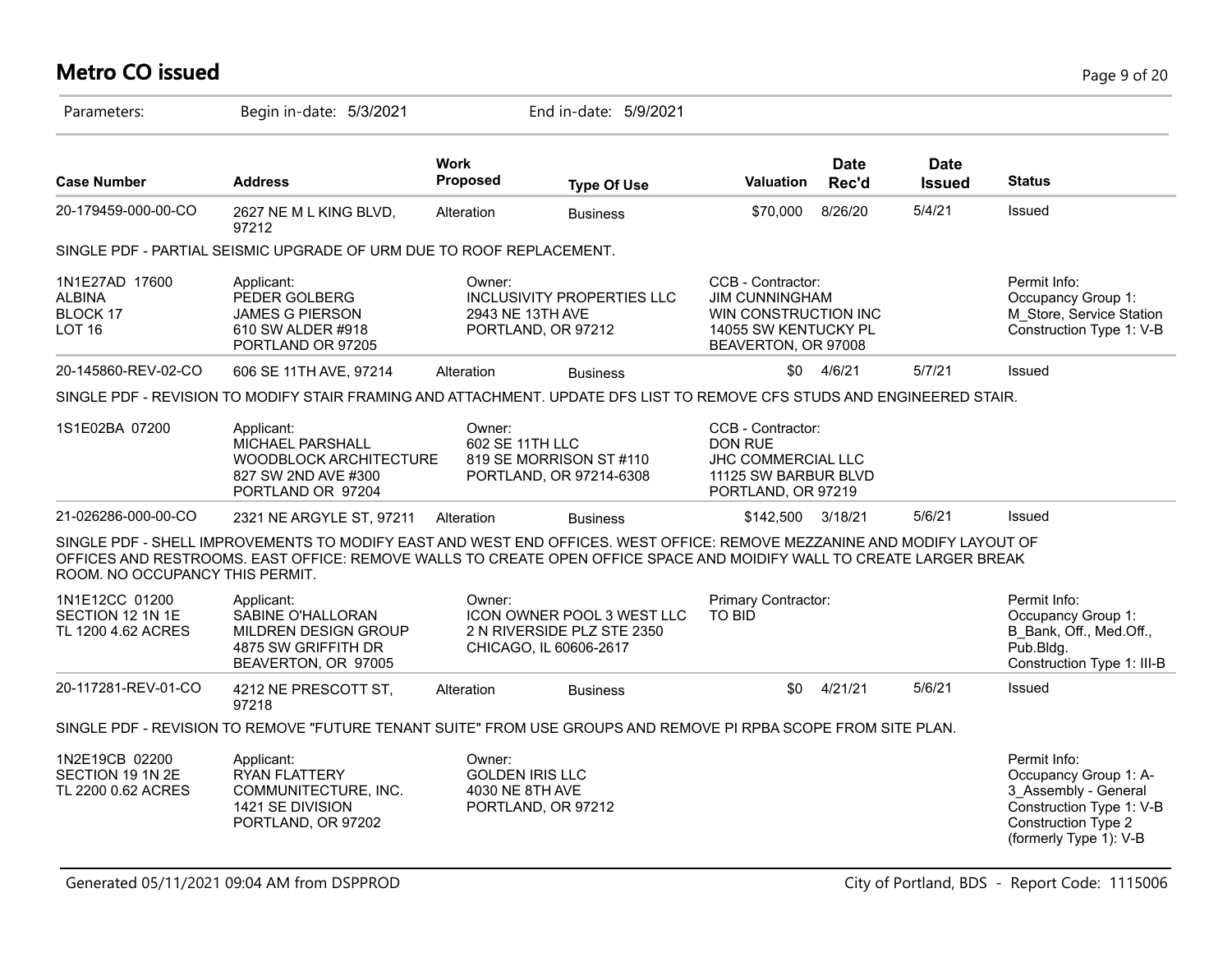#### **Metro CO issued** Page 10 of 20

| Parameters:                                                                   | Begin in-date: 5/3/2021                                                                                                                                                                                   |                         | End in-date: 5/9/2021                                                           |                                                                                                     |                                                                                                             |                              |                                                                                                                                            |
|-------------------------------------------------------------------------------|-----------------------------------------------------------------------------------------------------------------------------------------------------------------------------------------------------------|-------------------------|---------------------------------------------------------------------------------|-----------------------------------------------------------------------------------------------------|-------------------------------------------------------------------------------------------------------------|------------------------------|--------------------------------------------------------------------------------------------------------------------------------------------|
| <b>Case Number</b>                                                            | <b>Address</b>                                                                                                                                                                                            | <b>Work</b><br>Proposed | <b>Type Of Use</b>                                                              | Valuation                                                                                           | <b>Date</b><br>Rec'd                                                                                        | <b>Date</b><br><b>Issued</b> | <b>Status</b>                                                                                                                              |
| 20-191627-DFS-04-CO                                                           | 2075 NW WILSON ST, 97209                                                                                                                                                                                  | Alteration              | Factory/Industrial                                                              | \$1                                                                                                 | 3/30/21                                                                                                     | 5/4/21                       | Issued                                                                                                                                     |
|                                                                               | SINGLE PDF - DFS FOR STOREFRONT SYSTEMS                                                                                                                                                                   |                         |                                                                                 |                                                                                                     |                                                                                                             |                              |                                                                                                                                            |
| 1N1E28CA 01200                                                                | Applicant:<br>ANDY TARNASKY<br><b>R&amp;H CONSTRUCTION</b><br>1530 SW TAYLOR ST<br>PORTLAND, OR 97205                                                                                                     | Owner:                  | MW 2000 WILSON LLC<br>210 SW MORRISON ST #600<br>PORTLAND, OR 97204-3150        | CCB - Contractor:<br>R & H CONSTRUCTION CO<br>2019 NW WILSON ST<br>PORTLAND, OR 97209               |                                                                                                             |                              |                                                                                                                                            |
| 20-169595-000-00-CO                                                           | 3954 N WILLIAMS AVE, 97227 Alteration                                                                                                                                                                     |                         | Factory/Industrial                                                              | \$9,500                                                                                             | 8/5/20                                                                                                      | 5/6/21                       | <b>Issued</b>                                                                                                                              |
|                                                                               | SINGLE PDF - INSTALL (2) NEW METAL CANOPIES ON WEST ELEVATION.                                                                                                                                            |                         |                                                                                 |                                                                                                     |                                                                                                             |                              |                                                                                                                                            |
| 1N1E22DD 07500<br><b>ALBINA HMSTD</b><br>BLOCK <sub>23</sub><br><b>LOT 15</b> | Applicant:<br><b>CALVIN SPEARING</b><br>PIKE AWNING CO<br>7300 SW LANDMARK LANE<br>PORTLAND OR 97224                                                                                                      | Owner:                  | SAVING GRACE-WILLIAMS LLC<br>PO BOX 14488<br>PORTLAND, OR 97227                 |                                                                                                     | CCB - Contractor:<br><b>DAN SPEARING</b><br>PIKE AWNING CO<br>7300 SW LANDMARK LN<br>PORTLAND, OR 972248029 |                              |                                                                                                                                            |
| 21-038637-000-00-CO                                                           | 2251 NW MARSHALL ST,<br>97210                                                                                                                                                                             | Alteration              | Institutional                                                                   | \$2,000                                                                                             | 5/7/21                                                                                                      | 5/7/21                       | Issued                                                                                                                                     |
|                                                                               | SINGLE PDF - FIRE ESCAPE LOAD TESTING FOR CERTIFICATION                                                                                                                                                   |                         |                                                                                 |                                                                                                     |                                                                                                             |                              |                                                                                                                                            |
| 1N1E33BA 07700<br><b>COUCHS ADD</b><br><b>BLOCK 305 TL 7700</b>               | Applicant:<br><b>Tyler Jennison</b><br>KPFF CONSULTING ENGINEERS<br><b>111 SW 5TH AVE</b><br>PORTLAND, OR 97205                                                                                           | Owner:                  | <b>GOOD SAMARITAN HOSPITAL</b><br>1919 NW LOVEJOY ST<br>PORTLAND, OR 97209-1503 |                                                                                                     |                                                                                                             |                              | Permit Info:<br>Occupancy Group 1:<br>B Bank, Off., Med.Off.,<br>Pub.Bldg.                                                                 |
| 19-267072-REV-01-CO                                                           | 7000 NE AIRPORT WAY,<br>97218                                                                                                                                                                             | Alteration              | Institutional                                                                   | \$0                                                                                                 | 5/4/21                                                                                                      | 5/5/21                       | <b>Issued</b>                                                                                                                              |
|                                                                               | T CORE - Package "A" - REV-01 - Add doors and GWB framed walls to separate access for BHS equipment ladders at tenant lease spaces between MUC1<br>and MU1; associated minor adjustments to MEPFP systems |                         |                                                                                 |                                                                                                     |                                                                                                             |                              |                                                                                                                                            |
| 1N2E08B 00400<br>SECTION 08 1N 2E<br>TL 400 7.39 ACRES<br>SEE SUB ACCOUNTS    | Applicant:<br><b>AUSTIN CHEADLE</b><br><b>FASTER PERMITS</b><br>2000 SW 1ST AVE SUITE 420<br>PORTLAND, OR 97201                                                                                           | Owner:<br>PO BOX 3529   | PORT OF PORTLAND<br>PORTLAND, OR 97208-3529                                     | CCB - Contractor:<br>HOFFMAN SKANSKA LLC<br>389 INTERPACE PARKWAY 5TH FLOOR<br>PARSIPPANY, NJ 07054 |                                                                                                             |                              | Permit Info:<br>Occupancy Group 1: A-<br>3 Assembly - General<br>Construction Type 1: I-A<br>Construction Type 2<br>(formerly Type 1): I-A |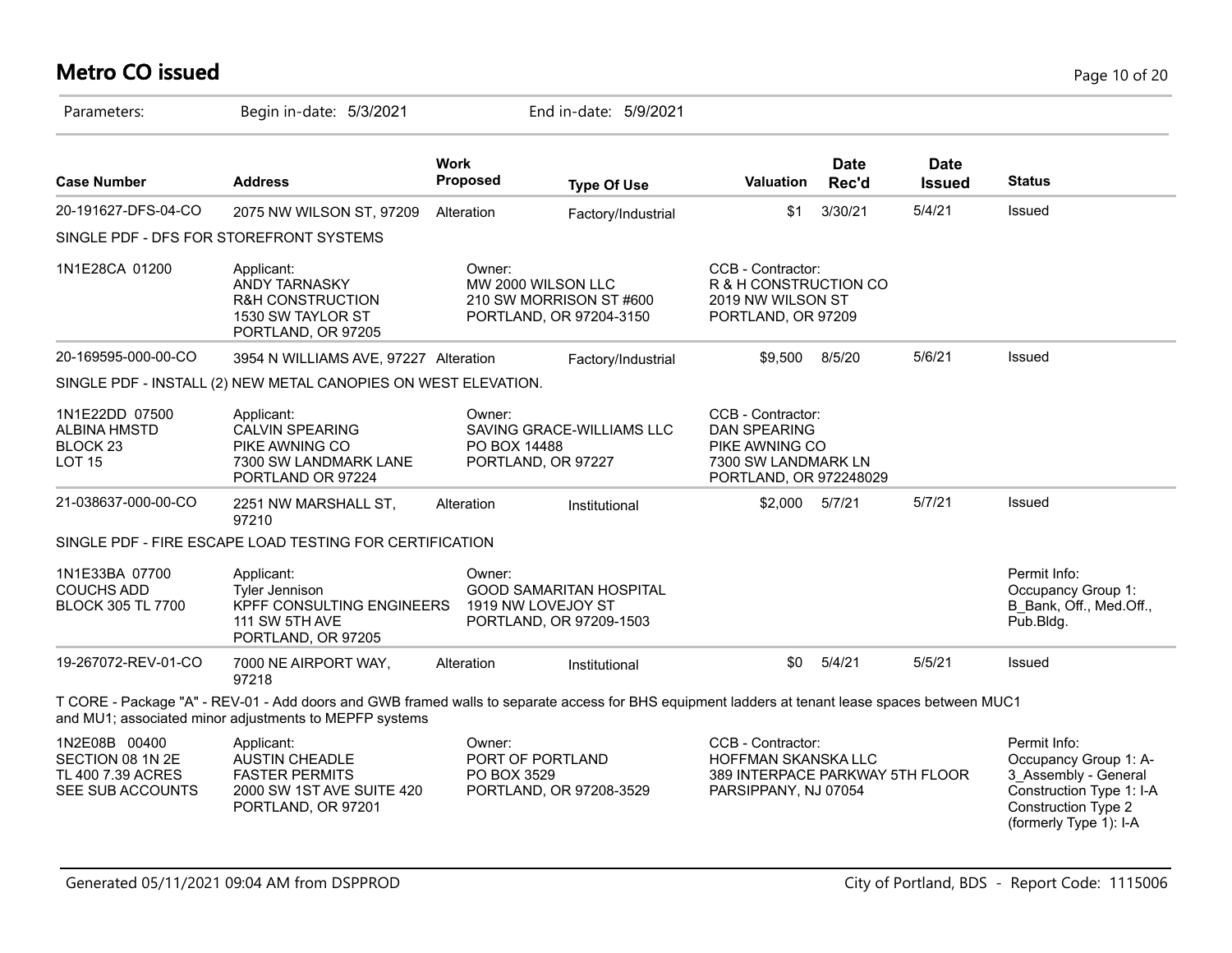# **Metro CO issued** Page 11 of 20

| Parameters:                                                                                                      | Begin in-date: 5/3/2021                                                                                                                                                                      |                                | End in-date: 5/9/2021                                                                                          |                                                                                                     |                      |                              |                                                                                            |
|------------------------------------------------------------------------------------------------------------------|----------------------------------------------------------------------------------------------------------------------------------------------------------------------------------------------|--------------------------------|----------------------------------------------------------------------------------------------------------------|-----------------------------------------------------------------------------------------------------|----------------------|------------------------------|--------------------------------------------------------------------------------------------|
| <b>Case Number</b>                                                                                               | <b>Address</b>                                                                                                                                                                               | <b>Work</b><br><b>Proposed</b> | <b>Type Of Use</b>                                                                                             | <b>Valuation</b>                                                                                    | <b>Date</b><br>Rec'd | <b>Date</b><br><b>Issued</b> | <b>Status</b>                                                                              |
| 19-140299-DFS-14-CO                                                                                              | 7000 NE AIRPORT WAY,<br>97218                                                                                                                                                                | Alteration                     | Institutional                                                                                                  | \$75,000                                                                                            | 4/26/21              | 5/5/21                       | Issued                                                                                     |
|                                                                                                                  | PDX AIRPORT - CONCOURSE B - DFS 14 - Seismic attachment of electrical cable trays and conduits                                                                                               |                                |                                                                                                                |                                                                                                     |                      |                              |                                                                                            |
| 1N2E08B 00400<br>SECTION 08 1N 2E<br>TL 400 7.39 ACRES<br>SEE SUB ACCOUNTS                                       | Applicant:<br>Mike Coyle<br><b>Faster Permits</b><br>2000 SW 1st Avenue, Suite 420<br>Portland, OR 97201                                                                                     | Owner:<br>PO BOX 3529          | PORT OF PORTLAND<br>PORTLAND, OR 97208-3529                                                                    | CCB - Contractor:<br>HOFFMAN SKANSKA LLC<br>389 INTERPACE PARKWAY 5TH FLOOR<br>PARSIPPANY, NJ 07054 |                      |                              |                                                                                            |
| 21-038181-000-00-CO                                                                                              | 2215 NW NORTHRUP ST,<br>97210                                                                                                                                                                | Alteration                     | Institutional                                                                                                  | \$2,000                                                                                             | 5/7/21               | 5/7/21                       | Issued                                                                                     |
|                                                                                                                  | SINGLE PDF - FIRE ESCAPE LOAD TESTING CERTIFICATION                                                                                                                                          |                                |                                                                                                                |                                                                                                     |                      |                              |                                                                                            |
| 1N1E33BA 07600<br><b>COUCHS ADD</b><br>BLOCK 306<br><b>LOT 1-9</b><br>LOT 12, E 1/2 OF LOT 13 PORTLAND, OR 97205 | Applicant:<br><b>Tyler Jennison</b><br>KPFF CONSULTING ENGINEERS<br>111 SW 5TH AVE                                                                                                           | Owner:                         | <b>GOOD SAMARITAN HOSPITAL &amp;</b><br><b>MEDICAL CENTER</b><br>1919 NW LOVEJOY ST<br>PORTLAND, OR 97209-1503 |                                                                                                     |                      |                              |                                                                                            |
| 21-008366-000-00-CO                                                                                              | 10075 SW BARBUR BLVD,<br>97219                                                                                                                                                               | Alteration                     | Mercantile                                                                                                     | \$30,000                                                                                            | 1/27/21              | 5/3/21                       | Issued                                                                                     |
|                                                                                                                  | SINGLE PDF - TI FOR NEW TENANT - BUILD OUT FOR NEW GROCERY STORE TO INCLUDE RACKING, KITCHEN, STORAGE, BAKERY/DELI AREA,<br>CAFE, AND CASHIER AREA. PARTIAL CHANGE OF OCCUPANCY FROM B TO M. |                                |                                                                                                                |                                                                                                     |                      |                              |                                                                                            |
| 1S1E30DA 05300<br>SECTION 30 1S 1E<br>TL 5300 1.29 ACRES                                                         | Applicant:<br><b>MOATASEM GEBRIL</b><br>10075 SW BARBUR BLVD<br>PORTLAND, OREGON 97219                                                                                                       | Owner:                         | <b>ISRANOR OREGON LLC</b><br>7446 N MERCER WAY<br>MERCER ISLAND, WA 98040                                      | CCB - Contractor:<br>AKL CONSTRUCTION LLC<br>11975 SW BEAVERWOOD CT<br>BEAVERTON, OR 97008          |                      |                              | Permit Info:<br>Occupancy Group 1:<br>M_Store, Service Station<br>Construction Type 1: V-B |
| 21-014872-000-00-CO                                                                                              | 7509 NE M L KING BLVD,<br>97211                                                                                                                                                              | Alteration                     | Mercantile                                                                                                     | \$20,000 5/5/21                                                                                     |                      | 5/5/21                       | <b>Issued</b>                                                                              |
| ROUTE.                                                                                                           | SINGLE PDF - ACCESSIBILITY UPGRADES TO EXISTING RESTROOMS AND PARKING LOT, INFILL EXTERIOR DOOR TO PROVIDE ACCESSIBLE                                                                        |                                |                                                                                                                |                                                                                                     |                      |                              |                                                                                            |
| 1N1E10DD 10600<br><b>LOVES ADD</b><br><b>BLOCK7</b><br>LOT 8-11 TL 10600                                         | Applicant:<br><b>MELISSA SPOONER</b><br>PM DESIGN GROUP, INC.<br>2455 BENNETT VALLEY RD<br>SUITE A-102<br>SANTA ROSA, CA 95404                                                               | Owner:<br><b>INC</b>           | BP PRODUCTS NORTH AMERICA<br>30 SOUTH WACKER DR #900<br>CHICAGO, IL 60606                                      | CCB - Contractor:<br>JOE HALL CONSTRUCTION INC<br>1317 54TH AVE EAST<br>FIFE, WA 98424-1226         |                      |                              | Permit Info:<br>Occupancy Group 1:<br>M Store, Service Station<br>Construction Type 1: V-B |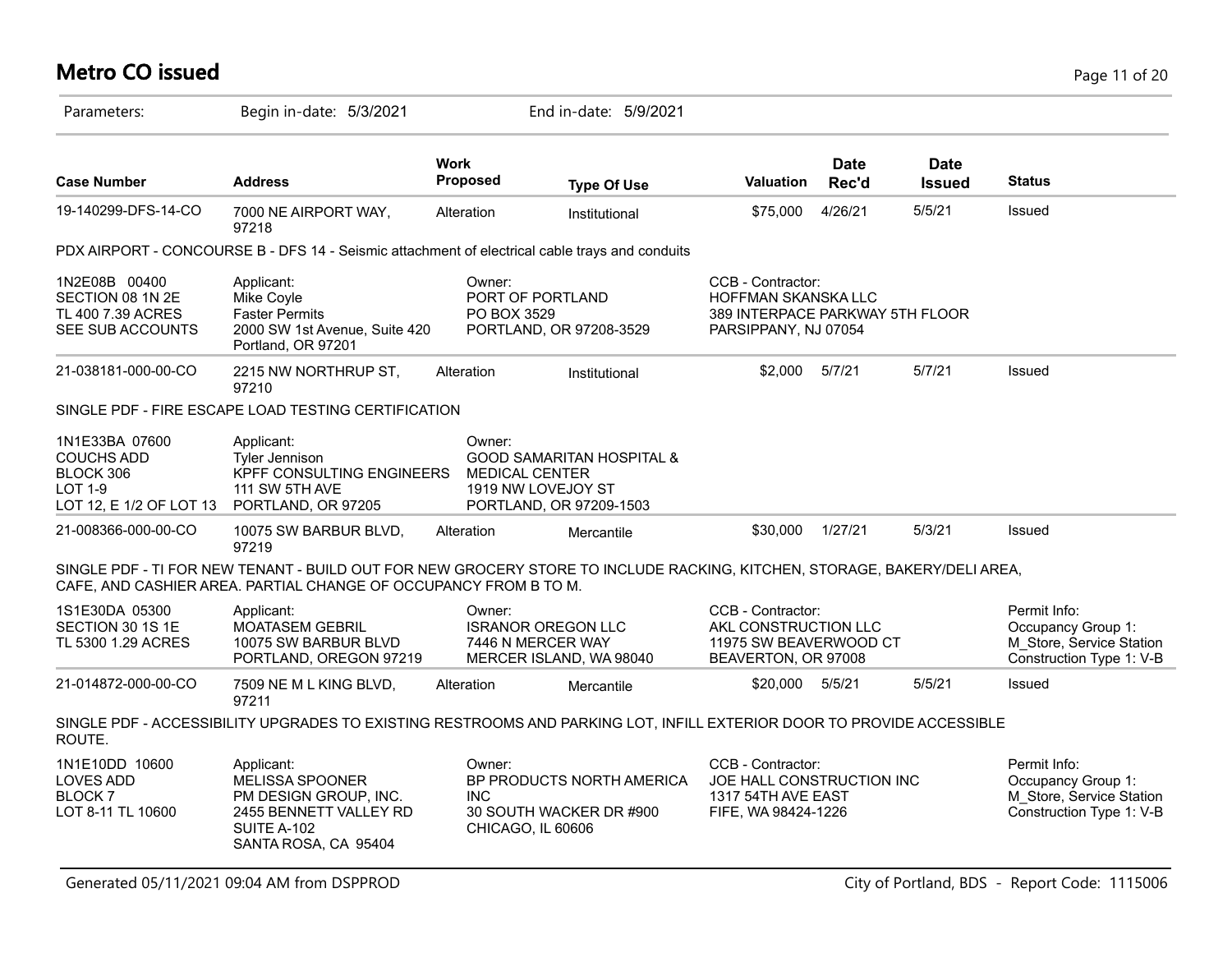| <b>Metro CO issued</b>                                           |                                                                                                                                                     |                                                                                                                                        |                                                                    |                                                                                                                    |                      |                              | Page 12 of 20                                                                                                                                                  |
|------------------------------------------------------------------|-----------------------------------------------------------------------------------------------------------------------------------------------------|----------------------------------------------------------------------------------------------------------------------------------------|--------------------------------------------------------------------|--------------------------------------------------------------------------------------------------------------------|----------------------|------------------------------|----------------------------------------------------------------------------------------------------------------------------------------------------------------|
| Parameters:                                                      | Begin in-date: 5/3/2021                                                                                                                             |                                                                                                                                        | End in-date: 5/9/2021                                              |                                                                                                                    |                      |                              |                                                                                                                                                                |
| <b>Case Number</b>                                               | <b>Address</b>                                                                                                                                      | <b>Work</b><br><b>Proposed</b>                                                                                                         | <b>Type Of Use</b>                                                 | <b>Valuation</b>                                                                                                   | <b>Date</b><br>Rec'd | <b>Date</b><br><b>Issued</b> | <b>Status</b>                                                                                                                                                  |
| 21-024229-000-00-CO                                              | 6024 SE MILWAUKIE AVE,<br>97202                                                                                                                     | Alteration                                                                                                                             | Mercantile                                                         | \$1                                                                                                                | 3/15/21              | 5/4/21                       | Issued                                                                                                                                                         |
| 254700 CO.                                                       | SINGLE PDF - TENANT IMPROVEMENT FOR NEW TENANT, CHANGE OF OCCUPANCY FROM B TO M, NEW RECEPTION DESK. SHELL PERMIT #19-                              |                                                                                                                                        |                                                                    |                                                                                                                    |                      |                              |                                                                                                                                                                |
| 1S1E14DC 01600                                                   | Applicant:<br><b>CHIP DUGGAN</b><br>LIMINAL SHIFT, LLC<br>4023 SE 42ND AVE<br>PORTLAND OR 97206                                                     | Owner:<br>MICHELLE JOHNSON<br>PO BOX 10655<br>PORTLAND, OR 97296<br>Owner:<br><b>JOHN FARLEY</b><br>PO BOX 10655<br>PORTLAND, OR 97296 |                                                                    | CCB - Contractor:<br><b>LIMINAL SHIFT LLC</b><br>7625 NW SKYLINE BLVD<br>PORTLAND, OR 97229                        |                      |                              | Permit Info:<br>Occupancy Group 1:<br>B Bank, Off., Med.Off.,<br>Pub.Bldg.<br>Construction Type 1: V-B<br><b>Construction Type 2</b><br>(formerly Type 1): V-B |
| 21-020249-000-00-CO                                              | 805 SW BROADWAY, 97205                                                                                                                              | Alteration                                                                                                                             | Storage                                                            | \$110,000                                                                                                          | 3/8/21               | 5/4/21                       | Issued                                                                                                                                                         |
| LEVEL B1.                                                        | SINGLE PDF - INSTALL NEW TESLA VEHICLE CHARGING STATIONS AT LEVEL P4 PARKING AREA. NEW EQUIPMENT IN ELECTRICAL ROOM ON                              |                                                                                                                                        |                                                                    |                                                                                                                    |                      |                              |                                                                                                                                                                |
| 1S1E03BB 04400<br><b>PORTLAND</b><br>BLOCK 210<br><b>LOT 1-8</b> | Applicant:<br><b>JOHN MEDITZ</b><br><b>BRADFORD CONSULTING</b><br><b>ENGINEERS</b><br>10800 SW TUALITIN-SHERWOOD<br><b>RD</b><br>TUALITIN, OR 97062 | Owner:<br>FOX TOWER LLC                                                                                                                | 760 SW 9TH AVE #2250<br>PORTLAND, OR 97205-2584                    | CCB - Contractor:<br>Dean Ritter<br>ELECTRIC TECH CONSTRUCTION INC<br>1910 MARK COURT STE 130<br>CONCORD, CA 94520 |                      |                              |                                                                                                                                                                |
| 21-011887-000-00-CO                                              | 2765 NW NICOLAI ST, 97210 Alteration                                                                                                                |                                                                                                                                        | Storage                                                            | \$28,758                                                                                                           | 2/9/21               | 5/6/21                       | Issued                                                                                                                                                         |
|                                                                  | SINGLE PDF - INSTALL NEW WALK-IN COOLER; CHANGE OF OCCUPANCY FROM F-1 TO S-2. ** WITH 21-011897 MT**                                                |                                                                                                                                        |                                                                    |                                                                                                                    |                      |                              |                                                                                                                                                                |
| 1N1E29DB 00300<br><b>INDUSTRIAL CENTER</b><br>BLOCK 1 TL 300     | Applicant:<br><b>JEFF BROWN</b><br>ROYAL MECHANICAL<br>PO BOX 86<br>SHERWOOD OR 97140                                                               | Owner:                                                                                                                                 | SCHMITT INDUSTRIES INC<br>2765 NW NICOLAI ST<br>PORTLAND, OR 97210 | CCB - Contractor:<br>ROYAL MECHANICAL LLC<br>PO BOX 86<br>SHERWOOD, OR 97140                                       |                      |                              | Permit Info:<br>Occupancy Group 1: S-<br>2_Storage - Low Hazard,<br>Parking Garage<br>Construction Type 1: V-B                                                 |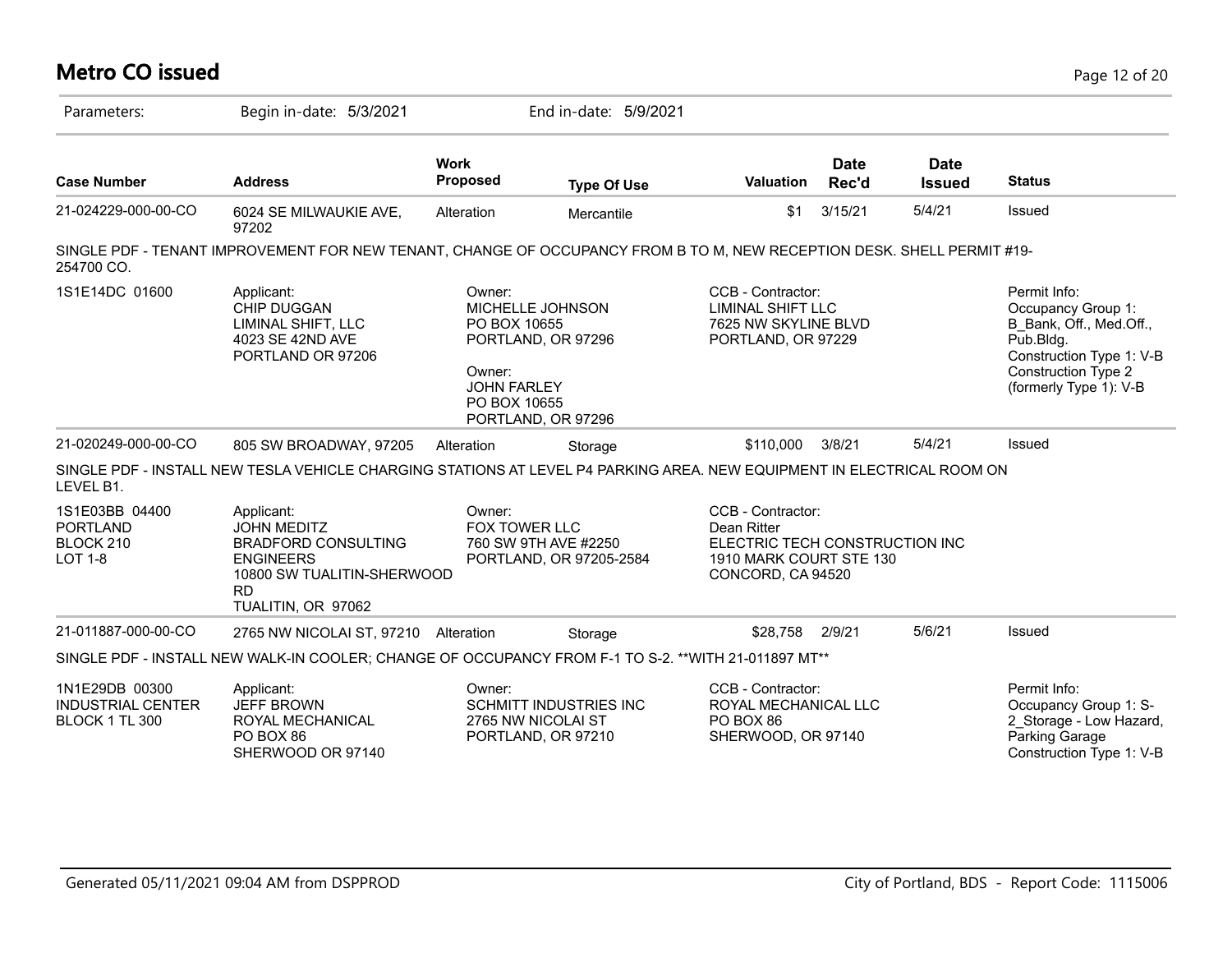| Metro CO issued                                                                              |                                                                                                                                                                                                                                                                                                                                                                              |                                                    |                              |                                                                                                                       |                      |                              | Page 13 of 20                                                                                                    |  |
|----------------------------------------------------------------------------------------------|------------------------------------------------------------------------------------------------------------------------------------------------------------------------------------------------------------------------------------------------------------------------------------------------------------------------------------------------------------------------------|----------------------------------------------------|------------------------------|-----------------------------------------------------------------------------------------------------------------------|----------------------|------------------------------|------------------------------------------------------------------------------------------------------------------|--|
| Parameters:                                                                                  | Begin in-date: 5/3/2021                                                                                                                                                                                                                                                                                                                                                      |                                                    | End in-date: 5/9/2021        |                                                                                                                       |                      |                              |                                                                                                                  |  |
| <b>Case Number</b>                                                                           | <b>Address</b>                                                                                                                                                                                                                                                                                                                                                               | <b>Work</b><br>Proposed                            | <b>Type Of Use</b>           | <b>Valuation</b>                                                                                                      | <b>Date</b><br>Rec'd | <b>Date</b><br><b>Issued</b> | <b>Status</b>                                                                                                    |  |
| 21-003030-000-00-CO                                                                          | 4840 N LOMBARD ST, 97203                                                                                                                                                                                                                                                                                                                                                     | Alteration                                         | Utility                      | \$25,000                                                                                                              | 1/12/21              | 5/3/21                       | Issued                                                                                                           |  |
| <b>GROWTH KIT IN EXISTING SUBRACK.</b>                                                       | SINGLE PDF - PERSONAL WIRELESS SERVICE FACILITY - WIRELESS ROOFTOP - APPLICATION 3 - ADDING A 5G PROJECT COMPRISED AND<br>REMOVING (2) ANTENNAS AND INSTALLING (2) NEW ANTENNAS WITH (2) AIRSCALE RRH 4T4R B5 160W AHCA RRHS INSTALLED FOR 5G WITH<br>MODIFICATIONS TO CURRENT MOUNTS. THE EXISTING 48V POWER PLANT AND DC SURGE PROTECTION REQUIRES NO UPGRADES. INSTALL 5G |                                                    |                              |                                                                                                                       |                      |                              |                                                                                                                  |  |
| 1N1E08CC 03300<br>UNIVERSITY PK<br>BLOCK 72<br>W 60' OF LOT 34-36                            | Applicant:<br><b>LEAH STOUT</b><br><b>SMARTLINK</b><br>11232 120TH AVE NE, SUITE 204<br>KIRKLAND, WA 98033                                                                                                                                                                                                                                                                   | Owner:<br>4834 N LOMBARD ST<br>PORTLAND, OR 97203  | PENINSULA LODGE #128 I O O F | CCB - Contractor:<br>Patrick Rynearson<br>CAPSTONE SOLUTIONS INC<br>8195 166TH AVE NE, SUITE 100<br>REDMOND, WA 98052 |                      |                              |                                                                                                                  |  |
| 21-006554-000-00-CO                                                                          | 1907 NE SKIDMORE ST,<br>97211                                                                                                                                                                                                                                                                                                                                                | Alteration                                         | Utility                      | \$20,000                                                                                                              | 1/25/21              | 5/3/21                       | Issued                                                                                                           |  |
|                                                                                              | SINGLE PDF - PERSONAL WIRELESS SERVICE FACILITY - WIRELESS ROOFTOP - APPLICATION #3 - REMOVE 6 ANTENNAS, 9 RRUS, AND 2<br>CABINETS. INSTALL 6 ANTENNAS, 6 RRUS, AND 2 CABINETS.                                                                                                                                                                                              |                                                    |                              |                                                                                                                       |                      |                              |                                                                                                                  |  |
| 1N1E23DA 06400<br>SECTION 23 1N 1E<br>TL 6400 2.17 ACRES<br>ALSO SEE R316119<br>(R941230091) | Applicant:<br><b>BECKY TODD</b><br>MD7 LLC<br>10590 W OCEAN AIR DRIVE, STE PORTLAND, OR 97204-1912<br>300<br>SAN DIEGO, CA 92130                                                                                                                                                                                                                                             | Owner:<br>PORTLAND CITY OF<br>1120 SW 5TH AVE #405 |                              | CCB - Contractor:<br>DAVE JOHNSON<br>DAY MANAGEMENT CORP<br>4700 SE INTERNATIONAL WAY<br>MILWAUKIE, OR 97222-4657     |                      |                              |                                                                                                                  |  |
| 16-139473-REV-02-CO                                                                          | SW JEFFERSON ST, 97201                                                                                                                                                                                                                                                                                                                                                       | Alteration                                         | Utility                      | \$0                                                                                                                   | 5/17/17              | 5/6/21                       | Issued                                                                                                           |  |
|                                                                                              | Revision 02 - timber lagging grade DFL #1 to be replaced with DFL #2                                                                                                                                                                                                                                                                                                         |                                                    |                              |                                                                                                                       |                      |                              |                                                                                                                  |  |
| 1N1E33C 00300<br>SECTION 33 1N 1E<br>TL 300 20.71 ACRES                                      | Applicant:<br>Tom Carter<br>Portland Water Bureau<br>1120 SW 5TH AVE SUITE 600<br>PORTLAND OR 97204                                                                                                                                                                                                                                                                          | Owner:<br>PORTLAND CITY OF<br>1120 SW 5TH AVE #609 | PORTLAND, OR 97204-1912      | CCB - Contractor:<br>HOFFMAN CONSTRUCTION COMPANY<br>OF OREGON<br>805 SW BROADWAY SUITE 2100<br>PORTLAND, OR 97205    |                      |                              | Permit Info:<br>Occupancy Group 1: F-<br>1 Industrial Plant -<br>Factory, Mod.Hazard<br>Construction Type 1: I-A |  |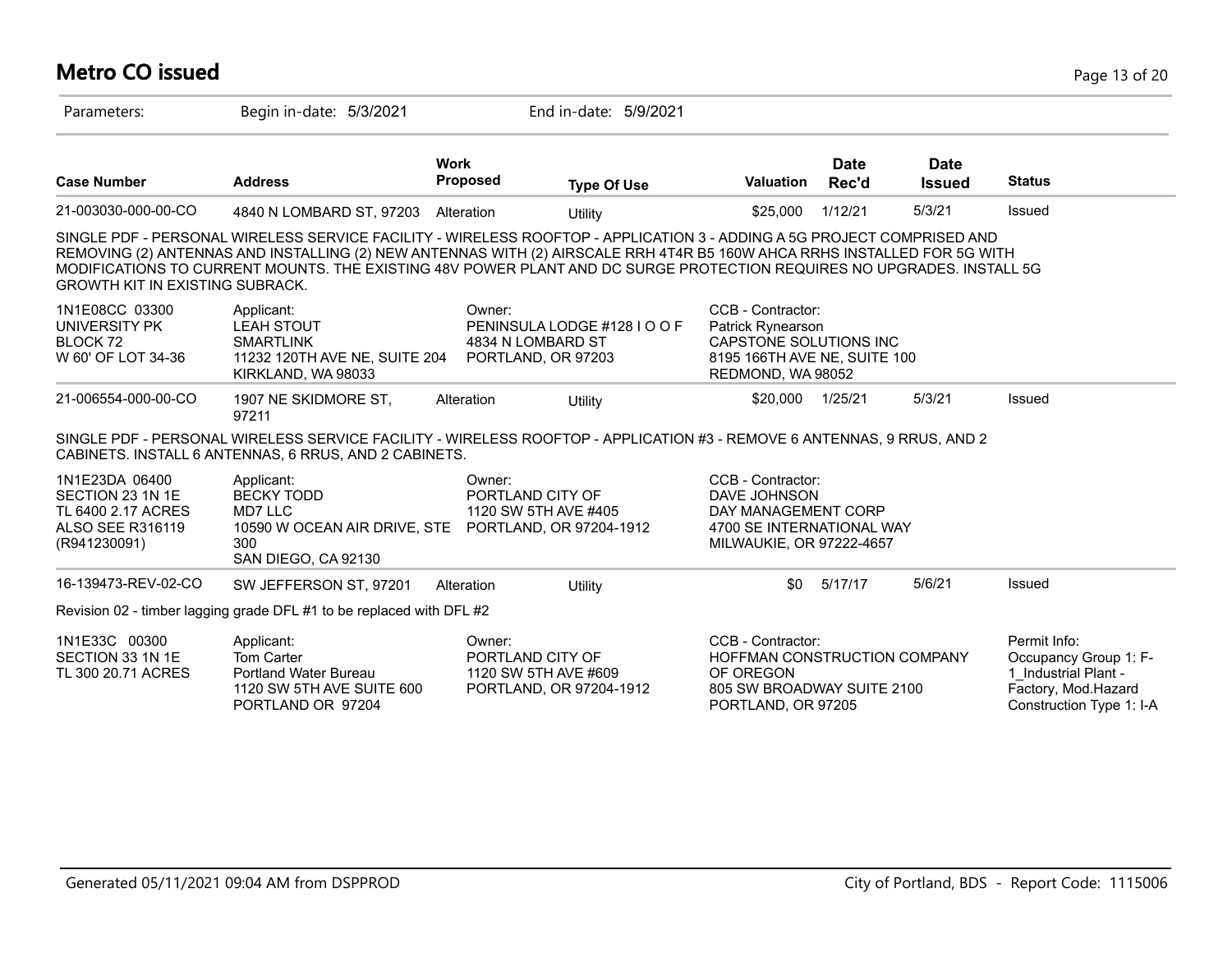#### **Metro CO issued** Page 14 of 20

| Parameters:                                                                                                                           | Begin in-date: 5/3/2021                                                                                                                                                                                                                              |                            | End in-date: 5/9/2021                                                    |                                                                                                                    |                      |                              |               |
|---------------------------------------------------------------------------------------------------------------------------------------|------------------------------------------------------------------------------------------------------------------------------------------------------------------------------------------------------------------------------------------------------|----------------------------|--------------------------------------------------------------------------|--------------------------------------------------------------------------------------------------------------------|----------------------|------------------------------|---------------|
| <b>Case Number</b>                                                                                                                    | <b>Address</b>                                                                                                                                                                                                                                       | <b>Work</b><br>Proposed    | <b>Type Of Use</b>                                                       | <b>Valuation</b>                                                                                                   | <b>Date</b><br>Rec'd | <b>Date</b><br><b>Issued</b> | <b>Status</b> |
| 20-196065-000-00-CO                                                                                                                   | 6518 SE FOSTER RD, 97206                                                                                                                                                                                                                             | Alteration                 | Utility                                                                  | \$20,000                                                                                                           | 2/23/21              | 5/3/21                       | Issued        |
|                                                                                                                                       | SINGLE PDF - PERSONAL WIRELESS SERVICE FACILITY - WIRELESS TOWER - APPLICATION #3 - ADD 3 RRUS AND 1 JUNCITON BOX. REMOVE 2<br>SURGE SUPRESSORS AND 2 TMAS. SWAP 3 PANEL ANTENNAS, 1 CABINET, 1 HYBRID AND REPLACE MOUNT WITH LOW PROFILE.           |                            |                                                                          |                                                                                                                    |                      |                              |               |
| 1S2E17BB 19500<br>ARLETA PK 3<br>BLOCK <sub>5</sub><br>E 40' OF LOT 21-23                                                             | Applicant:<br><b>JACOB FINNEY</b><br><b>SBA COMMUNICATIONS</b><br>PORTLAND OR<br><b>USA</b>                                                                                                                                                          | Owner:<br>5403 SE 69TH AVE | 6914 SE FOSTER RD LLC<br>PORTLAND, OR 97206                              | CCB - Contractor:<br>Dean Ritter<br>ELECTRIC TECH CONSTRUCTION INC<br>1910 MARK COURT STE 130<br>CONCORD, CA 94520 |                      |                              |               |
| 21-011236-000-00-CO                                                                                                                   | 2525 NW LOVEJOY ST, 97210 Alteration                                                                                                                                                                                                                 |                            | <b>Utility</b>                                                           | \$20,000 2/12/21                                                                                                   |                      | 5/7/21                       | Issued        |
|                                                                                                                                       | SINGLE PDF - PERSONAL WIRELESS SERVICE FACILITY - WIRELESS ROOFTOP - APPLICATION #3 - REPLACE (3) ANTENNAS & (3) RADIOS,<br>REMOVE (3) ADDITIONAL RADIOS, AND INSTALL (1) JUNCTION BOX.                                                              |                            |                                                                          |                                                                                                                    |                      |                              |               |
| 1N1E32AD 00200<br><b>GOLDSMITHS ADD</b><br><b>BLOCK 15 TL 200</b>                                                                     | Applicant:<br><b>SARAH KUPILLAS</b><br><b>SMART LINK GROUP</b><br>PORTLAND OR<br><b>USA</b>                                                                                                                                                          | Owner:                     | <b>LOVEJOY MEDICAL LLC</b><br>1615 SE 3RD AVE #100<br>PORTLAND, OR 97214 | CCB - Contractor:<br>RIDGETOP WIRELESS SOLUTIONS INC<br>32277 WELDON ROAD<br>LEBANON, OR 97355                     |                      |                              |               |
| 21-002986-000-00-CO                                                                                                                   | SE 84TH AVE, 97266                                                                                                                                                                                                                                   | Alteration                 | Utility                                                                  | \$20,000                                                                                                           | 1/12/21              | 5/3/21                       | Issued        |
| <b>COAX WITH HYBRID CABLE.</b>                                                                                                        | SINGLE PDF - PERSONAL WIRELESS SERVICE FACILITY - WIRELESS ROOFTOP - APPLICATION 3 - REPLACE 2 ANTENNAS AND ADD 1 ANTENNA,<br>REPLACE RADIO UNITS AT ANTENNA LEVEL, REPLACE 3 CABINETS WITH 2 CABINETS AND RELOCATE RADIO COMPONENTS TO NEW, REPLACE |                            |                                                                          |                                                                                                                    |                      |                              |               |
| 1S2E09CB 00102<br><b>PARTITION PLAT 1994-</b><br>101<br>LOT <sub>1</sub><br><b>LAND &amp; IMPS STATE</b><br>PAYS TAXES ORS<br>307.241 | Applicant:<br><b>BECKY TODD</b><br>MD7 LLC<br>10590 W OCEAN AIR DRIVE, STE PORTLAND, OR 97202-3862<br>300<br>SAN DIEGO, CA 92130                                                                                                                     | Owner:                     | KIRKLAND MANOR ASSOCIATION<br>1625 SE LAFAYETTE ST                       | CCB - Contractor:<br><b>EXCEL CONSTRUCTION INC</b><br>35858 N HONEYMAN RD<br>SCAPPOOSE, OR 97056                   |                      |                              |               |

**Total # of CO Alteration permits issued: 39 Total valuation of CO Alteration permits issued: \$1,909,701**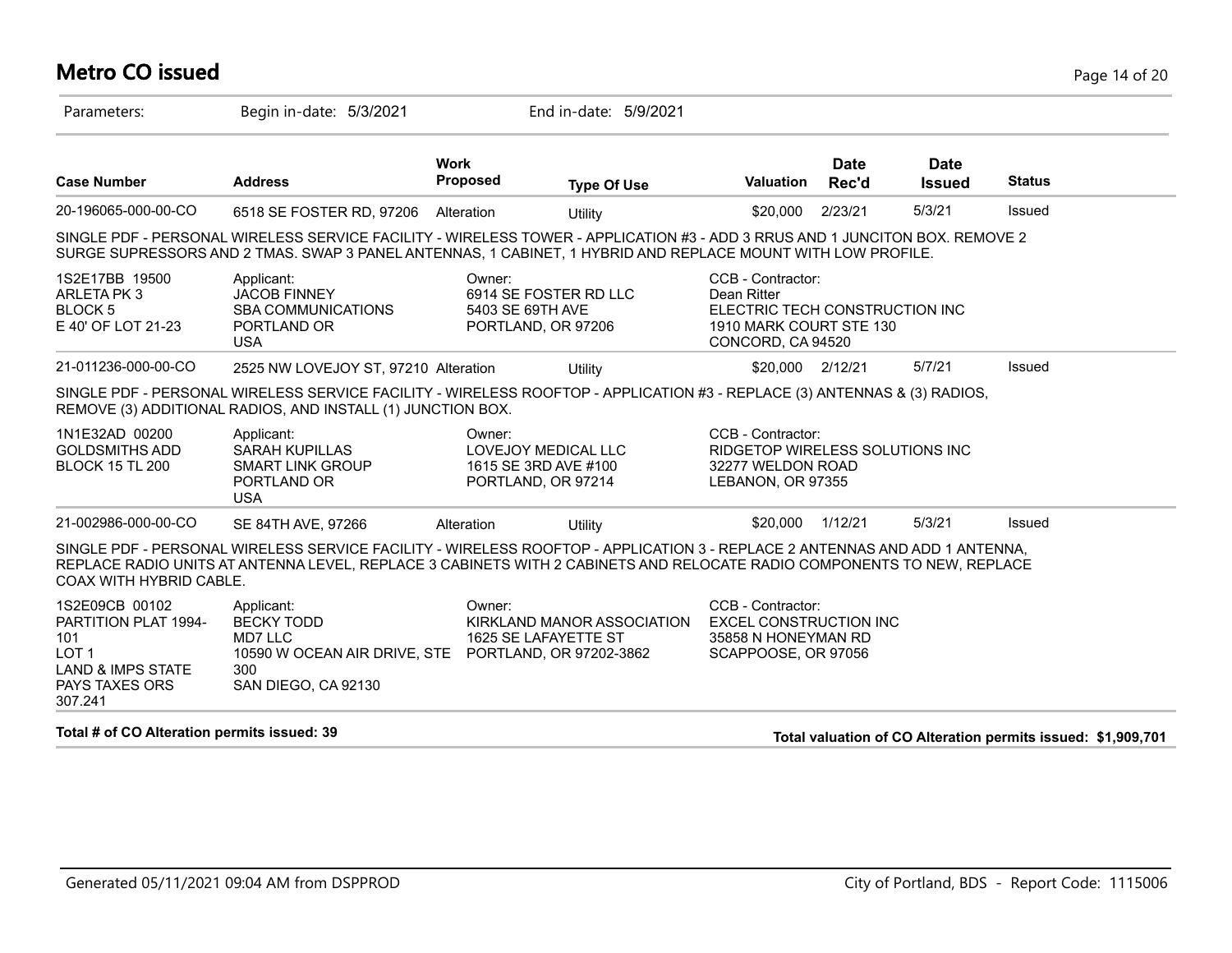#### **Metro CO issued** Page 15 of 20 Parameters: Begin in-date: 5/3/2021 End in-date: 5/9/2021 **Work Case Number Address Proposed Type Of Use Valuation Status Date Rec'd Date Issued** 21-025705-000-00-CO 7005 NE MARINE DR, 97218 Demolition Utility \$74,010 3/30/21 5/5/21 Issued SINGLE PDF - REMOVE (54) STEEL PILINGS AND (14) TIMBER PILINGS FROM THE COLUMBIA RIVER. NO WORK WILL BE PERFORMED ON THE LAND SIDE OF THE RIVER. 1N2E05 00103 UPLAND# R532669 MB X # BH0669 FLOATING Permit Info: Occupancy Group 1: U\_Private Garage\Utility Misc. Construction Type 1: V-B CCB - Contractor: HME CONSTRUCTION INC 6801 NW OLD LOWER RIVER RD VANCOUVER, WA 98660 Owner: BRIAN M BLOUNT 660 SW 83RD AVE PORTLAND, OR 97225 Owner: LESLIE M BLOUNT 660 SW 83RD AVE PORTLAND, OR 97225 Owner: PORT OF PORTLAND PO BOX 3529 PORTLAND, OR 97208-3529 Owner: CASCADE PACIFIC COUNCIL 2145 SW NAITO PKWY PORTLAND, OR 97201-5103 Owner: BOY SCOUTS OF AMERICA 2145 SW NAITO PKWY PORTLAND, OR 97201-5103 Applicant: KEITH KROEGER GEOSYNTEC CONSULTANTS 621 SW MORRISON ST., SUITE 600 PORTLAND OR 97205 21-021849-000-00-CO 4860 SE 82ND AVE, 97266 Demolition Utility \$83,000 3/5/21 5/7/21 Under Inspection SINGLE PDF - REMOVE UNDERGROUND STORAGE TANKS, ASSOCIATED PIPES AND CONDUITS, (7) FUEL DISPENSERS, (2) CARD READERS, AND SIGN. EXISTING BUILDING, CANOPY, AND POLE SIGN TO REMAIN. 1S2E16BB 15700 DIELS ADD BLOCK 1 LOT 1 EXC PT IN ST CCB - Contractor: PACIFIC NORTHERN ENVIRONMENTAL LLC 1121 COLUMBIA BLVD LONGVIEW, WA 98632 Owner: HARRIS ENTERPRISES INC 3077 NW ST HELENS RD PORTLAND, OR 97210 Applicant: WES SHERMAN PETROCARD 730 CENTRAL AVE S KENT, WA 98032 **Total # of CO Demolition permits issued: 2 Total valuation of CO Demolition permits issued: \$157,010**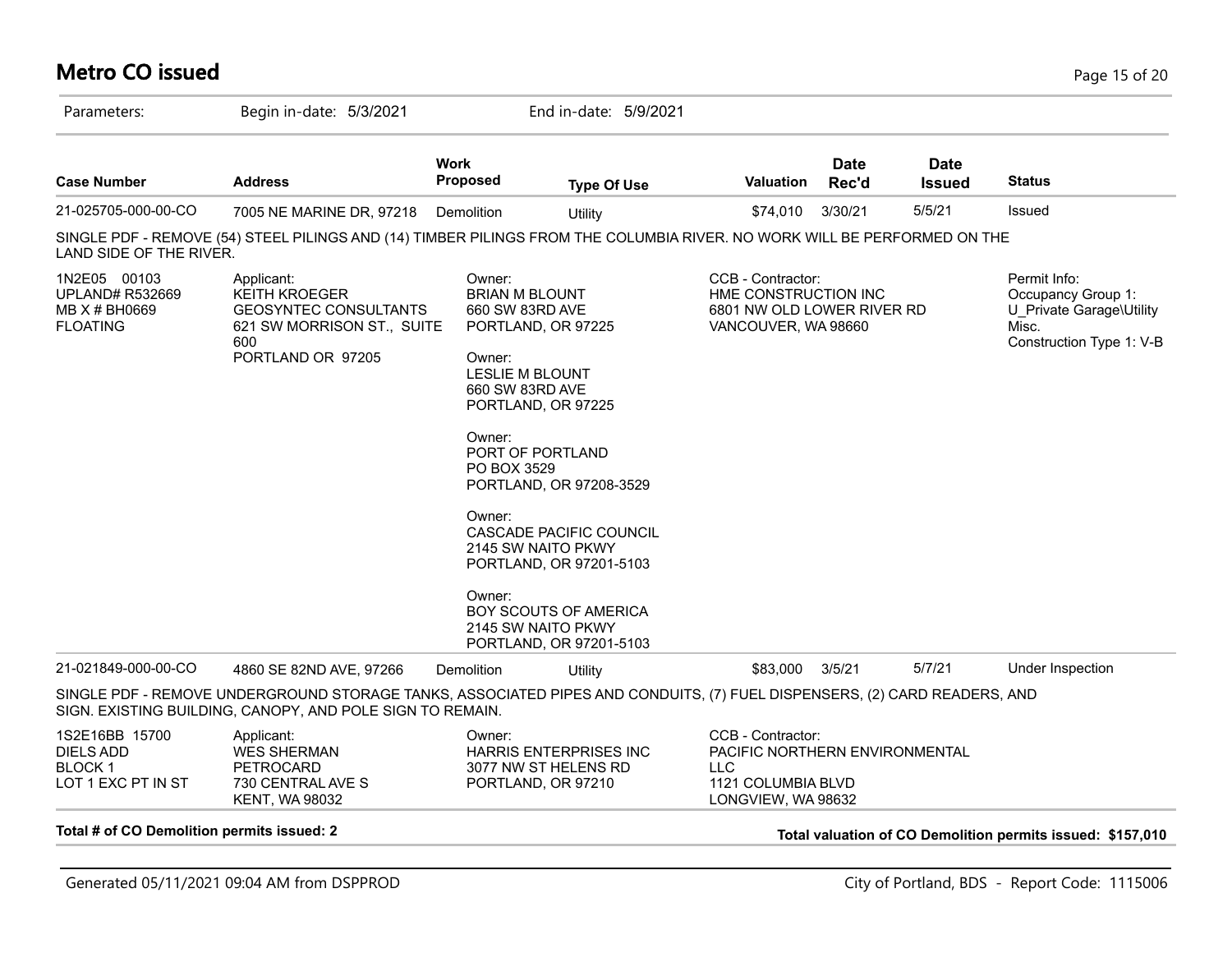# **Metro CO issued** Page 16 of 20

| Parameters:                                | Begin in-date: 5/3/2021                                                                                      |                                                                                      | End in-date: 5/9/2021                  |                                                                                                       |               |                              |               |
|--------------------------------------------|--------------------------------------------------------------------------------------------------------------|--------------------------------------------------------------------------------------|----------------------------------------|-------------------------------------------------------------------------------------------------------|---------------|------------------------------|---------------|
| <b>Case Number</b>                         | <b>Address</b>                                                                                               | <b>Work</b><br><b>Proposed</b>                                                       | <b>Type Of Use</b>                     | <b>Valuation</b>                                                                                      | Date<br>Rec'd | <b>Date</b><br><b>Issued</b> | <b>Status</b> |
| 19-266950-DFS-04-CO                        | 2871 SE DIVISION ST, 97202 New Construction                                                                  |                                                                                      | Apartments/Condos<br>(3 or more units) | \$50,000                                                                                              | 3/29/21       | 5/7/21                       | Issued        |
| 28 DIVISION - DFS-04 - Terracotta cladding |                                                                                                              |                                                                                      |                                        |                                                                                                       |               |                              |               |
| 1S1E01CC 04500                             | Applicant:<br><b>DAN WILLIAMS</b><br><b>FASTER PERMITS</b><br>2000 SW 1ST AVE SUITE 420<br>PORTLAND OR 97201 | Owner:<br><b>DIVISION 28 LLC</b><br>PO BOX 492268<br>LOS ANGELES, CA 90049-8268      |                                        | CCB - Contractor:<br>TRUEBECK CONSTRUCTION INC<br>951 MARINERS ISLAND BLVD 700<br>SAN MATEO, CA 94404 |               |                              |               |
| 18-278451-DFS-07-CO                        | 2050 NW RALEIGH ST, 97209 New Construction                                                                   |                                                                                      | Apartments/Condos<br>(3 or more units) | \$60,000                                                                                              | 4/30/21       | 5/3/21                       | Issued        |
|                                            | SALTWOOD SOUTH - DFS-07 - Curtain Wall (Solar Innovation Sliders)                                            |                                                                                      |                                        |                                                                                                       |               |                              |               |
| 1N1E33BA 00100                             | Applicant:<br>Raul Velazco<br><b>R&amp;H CONSTRUCTION</b><br>2019 NW WILSON ST<br>PORTLAND OR 97209          | Owner:<br>PREG NW PORTLAND LLC<br>1900 S NORFOLK ST #150<br>SAN MATEO, CA 94403-1161 |                                        | CCB - Contractor:<br>R & H CONSTRUCTION CO<br>2019 NW WILSON ST<br>PORTLAND, OR 97209                 |               |                              |               |
| 20-144378-DFS-03-CO                        | 3440 SE 54TH AVE, 97206                                                                                      | <b>New Construction</b>                                                              | Apartments/Condos<br>(3 or more units) | \$3,500                                                                                               | 5/5/21        | 5/6/21                       | Issued        |
|                                            | FINDLEY COMMONS -DFS-03 - Exterior Stair Treads                                                              |                                                                                      |                                        |                                                                                                       |               |                              |               |
| 1S2E07AC 05300                             | Applicant:<br><b>JAMES KOH</b><br><b>BEAUDIN CONSTRUCTION</b><br>PO BOX 80514<br>PORTLAND, OR 97280          | Owner:<br><b>ST MARK'S EVANGELICAL</b><br>LUTHERAN CHURCH<br>5415 SE POWELL BLVD     | PORTLAND, OR 97206-2953                | CCB - Contractor:<br><b>CONSTRUCTIVE INC</b><br>PO BOX 80514<br>PORTLAND, OR 97280                    |               |                              |               |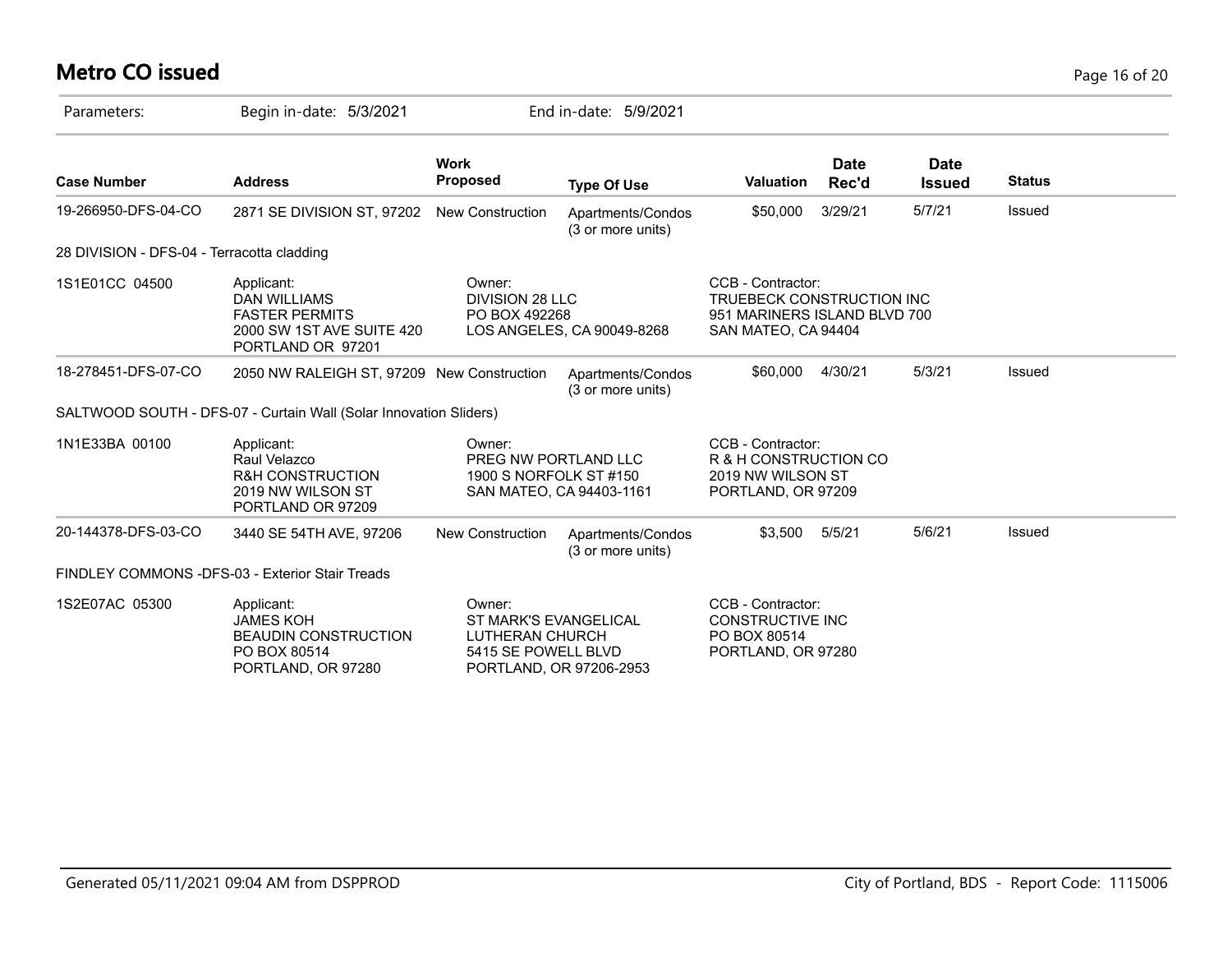# **Metro CO issued** Page 17 of 20

| Parameters:                                                                                                                                                | Begin in-date: 5/3/2021                                                                                    |                                                                                   | End in-date: 5/9/2021                                  |                                                                                                                                    |                      |                              |                                                                                                                                                                |
|------------------------------------------------------------------------------------------------------------------------------------------------------------|------------------------------------------------------------------------------------------------------------|-----------------------------------------------------------------------------------|--------------------------------------------------------|------------------------------------------------------------------------------------------------------------------------------------|----------------------|------------------------------|----------------------------------------------------------------------------------------------------------------------------------------------------------------|
| <b>Case Number</b>                                                                                                                                         | <b>Address</b>                                                                                             | <b>Work</b><br><b>Proposed</b>                                                    | <b>Type Of Use</b>                                     | <b>Valuation</b>                                                                                                                   | <b>Date</b><br>Rec'd | <b>Date</b><br><b>Issued</b> | <b>Status</b>                                                                                                                                                  |
| 18-152303-DFS-17-CO                                                                                                                                        | 140 SW COLUMBIA ST, 97201 New Construction                                                                 |                                                                                   | Apartments/Condos<br>(3 or more units)                 | \$500,000                                                                                                                          | 5/6/21               | 5/7/21                       | Issued                                                                                                                                                         |
|                                                                                                                                                            | 140 COLUMBIA - DFS 17 - Fire and Life Safety Summary binder                                                |                                                                                   |                                                        |                                                                                                                                    |                      |                              |                                                                                                                                                                |
| 1S1E03BD 03000<br><b>PORTLAND</b><br><b>BLOCK 128 TL 3000</b>                                                                                              | Applicant:<br>Thomas Green<br><b>Andersen Construction</b><br>6712 N Cutter Circle<br>Portland, OR 97217   | Owner:<br>AM/DRI COLUMBIA LLC<br>DALLAS, TX 75201                                 | 3012 FAIRMOUNT ST STE 100                              | CCB - Contractor:<br><b>MICHAEL CARRIGG</b><br>ANDERSEN CONSTRUCTION COMPANY<br>OF OREGON LLC<br>PO BOX 6712<br>PORTLAND, OR 97228 |                      |                              | Permit Info:<br>Occupancy Group 1: R-<br>2 Residential Multi-<br>family<br>Construction Type 1: I-A<br><b>Construction Type 2</b><br>(formerly Type 1): I-A    |
| 18-114385-DFS-02-CO                                                                                                                                        | 7373 N PHILADELPHIA AVE,<br>97203                                                                          | <b>New Construction</b>                                                           | Apartments/Condos<br>(3 or more units)                 | \$12,000                                                                                                                           | 4/6/21               | 5/6/21                       | Issued                                                                                                                                                         |
| SINGLE PDF - ROOF TIE-OFF ANCHORS                                                                                                                          |                                                                                                            |                                                                                   |                                                        |                                                                                                                                    |                      |                              |                                                                                                                                                                |
| 1N1W12BA 06600<br><b>JAMES JOHNS ADD</b><br>BLOCK 39<br>SELY 1/2 OF LOT 4 EXC<br>PT IN ALLEY<br>SELY 1/2 OF NWLY 1/2<br>OF LOT 4 EXC PT IN<br><b>ALLEY</b> | Applicant:<br><b>MIKE COYLE</b><br><b>FASTER PERMITS</b><br>2000 SW 1ST AVE, STE 420<br>PORTLAND, OR 97201 | Owner:<br>ST JOHN-3 LLC<br>10260 SW GREENBURG RD #1180<br>PORTLAND, OR 97223-5521 |                                                        | CCB - Contractor:<br>R & H CONSTRUCTION CO<br>2019 NW WILSON ST<br>PORTLAND, OR 97209                                              |                      |                              |                                                                                                                                                                |
| 19-135368-DFS-08-CO                                                                                                                                        | 3192 SW 12TH AVE, 97239                                                                                    | New Construction                                                                  | Apartments/Condos<br>(3 or more units)                 | \$15,000                                                                                                                           | 2/11/21              | 5/7/21                       | Issued                                                                                                                                                         |
|                                                                                                                                                            | SINGLE PDF - DFS FOR EXTERIOR DECK RAILINGS                                                                |                                                                                   |                                                        |                                                                                                                                    |                      |                              |                                                                                                                                                                |
| 1S1E09AC 01700<br>PORTLAND CITY HMSTD<br>BLOCK 91<br>INC PT VAC ST LOT 1&5<br><b>LOT 2&amp;6</b>                                                           | Applicant:<br><b>ZAC HORTON</b><br><b>FASTER PERMITS</b><br>2000 SW 1ST AVE, STE 420<br>PORTLAND OR 97201  | Owner:<br><b>LLC</b><br>TUCSON, AZ 85718-3183                                     | SWS 12TH AVENUE APARTMENTS<br>6340 N CAMPBELL AVE #240 | CCB - Contractor:<br>STEPHEN MCHUGH<br><b>COLUMBIA EQUITIES INC</b><br>3300 NW 185TH AVE PMB 264<br>PORTLAND, OR 97229             |                      |                              | Permit Info:<br>Occupancy Group 1:<br>B Bank, Off., Med.Off.,<br>Pub.Bldg.<br>Construction Type 1: I-A<br><b>Construction Type 2</b><br>(formerly Type 1): I-A |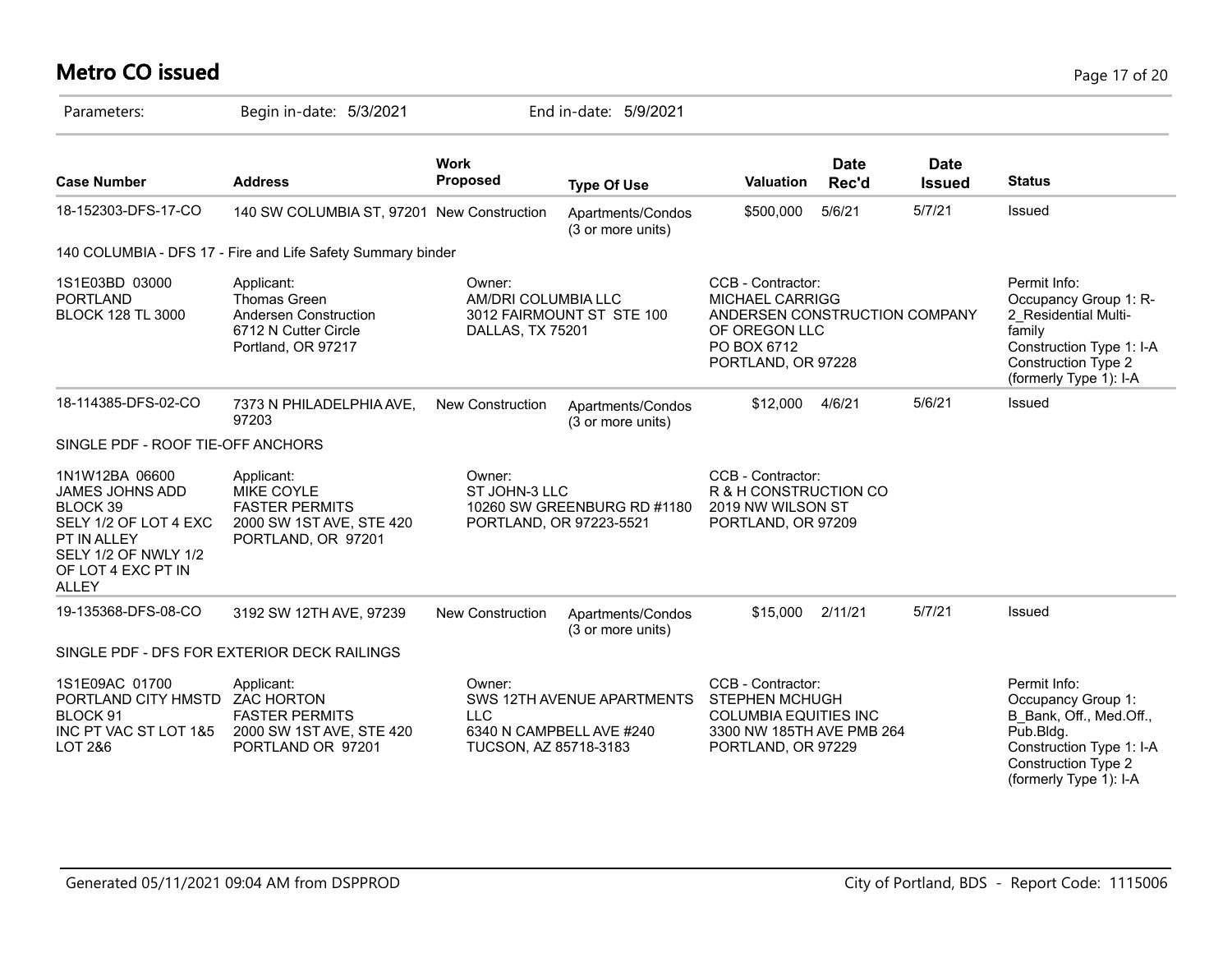#### **Metro CO issued** Page 18 of 20

| Parameters:                                                   | Begin in-date: 5/3/2021                                                                                                           |                                                                            | End in-date: 5/9/2021                              |                                                                                                                |                      |                              |                                                                                                                                                     |
|---------------------------------------------------------------|-----------------------------------------------------------------------------------------------------------------------------------|----------------------------------------------------------------------------|----------------------------------------------------|----------------------------------------------------------------------------------------------------------------|----------------------|------------------------------|-----------------------------------------------------------------------------------------------------------------------------------------------------|
| <b>Case Number</b>                                            | <b>Address</b>                                                                                                                    | <b>Work</b><br><b>Proposed</b>                                             | <b>Type Of Use</b>                                 | <b>Valuation</b>                                                                                               | <b>Date</b><br>Rec'd | <b>Date</b><br><b>Issued</b> | <b>Status</b>                                                                                                                                       |
| 19-216573-000-00-CO                                           | 3920 N MONTANA AVE, 97227 New Construction                                                                                        |                                                                            | Apartments/Condos<br>(3 or more units)             | \$500,203                                                                                                      | 9/17/19              | 5/7/21                       | Issued                                                                                                                                              |
| UNDER 120 SF ***MECHANICAL SEPARATE***                        | NEW 3 STORY 6 UNIT APARTMENT BUILDING WITH COMMON LOBBY, AND ASSOCIATED SITE WORK INCLUDING DETACHED TRASH ENCLOSURE              |                                                                            |                                                    |                                                                                                                |                      |                              |                                                                                                                                                     |
| 1N1E22CC 06400                                                | Applicant:<br><b>ADRIAN VASILE</b><br>AV PACIFIC LLC<br>14475 SE MICAH ST<br>HAPPY VALLEY, OR 97086                               | Owner:<br><b>ADRIAN VASILE</b><br>3924 N MONTANA AVE<br>PORTLAND, OR 97227 |                                                    | CCB - Contractor:<br><b>ADRIAN VASILE</b><br>AV PACIFIC LLC<br>14475 SE MICAH ST<br>HAPPY VALLEY, OR 97086     |                      |                              | Permit Info:<br>Occupancy Group 1: R-<br>2 Residential Multi-<br>family<br>Construction Type 1: V-B<br>Total Square Footage -<br>Display Only: 4436 |
| 21-009972-000-00-CO                                           | 13207 NE HALSEY ST, 97230 New Construction                                                                                        |                                                                            | Assembly                                           | \$58,782 2/2/21                                                                                                |                      | 5/5/21                       | Issued                                                                                                                                              |
|                                                               | SINGLE PDF - NEW OPEN SIDED PRE-FABRICATED ENGINEERED PAVILION STRUCTURE.                                                         |                                                                            |                                                    |                                                                                                                |                      |                              |                                                                                                                                                     |
| 1N2E26DC 09000<br><b>RICHLAND</b><br>LOT 12 TL 9000           | Applicant:<br><b>MARA INDRA</b><br><b>RHMS</b><br>375 NW 3RD AVE<br><b>CANBY OR 97013</b>                                         | Owner:<br><b>MINISTRIES</b><br>111 W BURNSIDE ST                           | PORTLAND RESCUE MISSION<br>PORTLAND, OR 97209-4007 | CCB - Contractor:<br><b>RENTAL HOUSING MAINTENANCE</b><br>SERVICES INC<br><b>PO BOX 788</b><br>CANBY, OR 97013 |                      |                              | Permit Info:<br>Occupancy Group 1: A-<br>3 Assembly - General<br>Construction Type 1: III-B<br>Total Square Footage -<br>Display Only: 396          |
| 20-214779-000-00-CO                                           | 6220 SE 92ND AVE, 97266                                                                                                           | <b>New Construction</b>                                                    | Assembly                                           | \$64,517                                                                                                       | 11/18/20             | 5/5/21                       | Issued                                                                                                                                              |
|                                                               | SINGLE PDF - NEW FREESTANDING OPEN COVERED SITE STRUCTURE, 2 OF 2. ** WITH 20-214760 CO**                                         |                                                                            |                                                    |                                                                                                                |                      |                              |                                                                                                                                                     |
| 1S2E16DC 09400<br><b>TOWN OF LENT</b><br>BLOCK 4<br>LOT 12-17 | Applicant:<br><b>COREY MORRIS</b><br><b>CARLETON HART</b><br><b>ARCHITECTURE</b><br>830 SW 10TH AVE, STE 200<br>PORTLAND OR 97205 | Owner:<br>SOLUTIONS INC<br>6220 SE 92ND AVE<br>PORTLAND, OR 97266          | PORTLAND HOMELESS FAMILY                           |                                                                                                                |                      |                              | Permit Info:<br>Occupancy Group 1: A-<br>3 Assembly - General<br>Construction Type 1: V-B<br>Total Square Footage -<br>Display Only: 486            |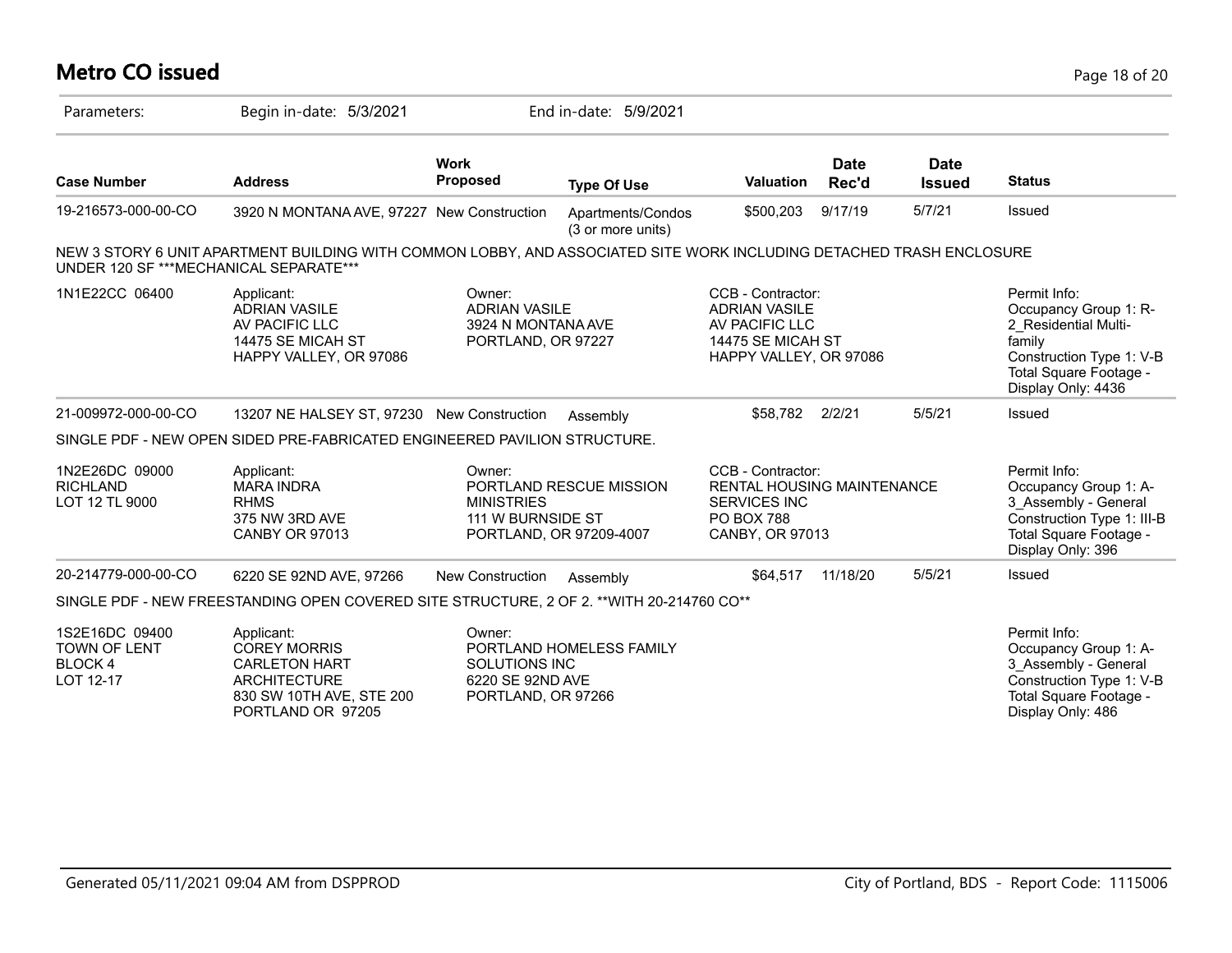# **Metro CO issued** Page 19 of 20

| Parameters:                                                         | Begin in-date: 5/3/2021                                                                                                           |                                                                          | End in-date: 5/9/2021                              |                                                                                                       |                      |                              |                                                                                                                                          |
|---------------------------------------------------------------------|-----------------------------------------------------------------------------------------------------------------------------------|--------------------------------------------------------------------------|----------------------------------------------------|-------------------------------------------------------------------------------------------------------|----------------------|------------------------------|------------------------------------------------------------------------------------------------------------------------------------------|
| <b>Case Number</b>                                                  | <b>Address</b>                                                                                                                    | <b>Work</b><br><b>Proposed</b>                                           | <b>Type Of Use</b>                                 | Valuation                                                                                             | <b>Date</b><br>Rec'd | <b>Date</b><br><b>Issued</b> | <b>Status</b>                                                                                                                            |
| 20-214760-000-00-CO                                                 | 6220 SE 92ND AVE, 97266                                                                                                           | <b>New Construction</b>                                                  | Assembly                                           | \$26,285                                                                                              | 11/18/20             | 5/5/21                       | <b>Issued</b>                                                                                                                            |
|                                                                     | SINGLE PDF - NEW FREESTANDING OPEN COVERED SITE STRUCTURE, 1 OF 2. ** WITH 20-214779 CO**                                         |                                                                          |                                                    |                                                                                                       |                      |                              |                                                                                                                                          |
| 1S2E16DC 09400<br><b>TOWN OF LENT</b><br><b>BLOCK4</b><br>LOT 12-17 | Applicant:<br><b>COREY MORRIS</b><br><b>CARLETON HART</b><br><b>ARCHITECTURE</b><br>830 SW 10TH AVE, STE 200<br>PORTLAND OR 97205 | Owner:<br><b>SOLUTIONS INC</b><br>6220 SE 92ND AVE<br>PORTLAND, OR 97266 | PORTLAND HOMELESS FAMILY                           |                                                                                                       |                      |                              | Permit Info:<br>Occupancy Group 1: A-<br>3_Assembly - General<br>Construction Type 1: V-B<br>Total Square Footage -<br>Display Only: 198 |
| 20-110875-DFS-08-CO                                                 | 2148 NE M L KING BLVD,<br>97212                                                                                                   | <b>New Construction</b>                                                  | <b>Business</b>                                    | \$59.027                                                                                              | 4/27/21              | 5/6/21                       | Issued                                                                                                                                   |
| DFS 08 - Storefront Windows                                         |                                                                                                                                   |                                                                          |                                                    |                                                                                                       |                      |                              |                                                                                                                                          |
| 1N1E26CB 18600                                                      | Applicant:<br><b>Troy Aitken</b><br>Swinerton<br>342 SW Second Avenue Portland,<br>OR 97204                                       | Owner:<br>CNS PROPERTIES LLC<br>PO BOX 5118                              | PORTLAND, OR 97208-5118                            | CCB - Contractor:<br>SWINERTON BUILDERS INC<br>2001 CLAYTON ROAD 7TH FLOOR LEGAL<br>CONCORD, CA 94520 |                      |                              |                                                                                                                                          |
| 18-270860-DFS-07-CO                                                 | 4001 SW CANYON RD, 97221 New Construction                                                                                         |                                                                          | Factory/Industrial                                 | \$30,000                                                                                              | 5/4/21               | 5/4/21                       | Issued                                                                                                                                   |
|                                                                     | OREGON ZOO - CAFE - DFS-07 - Suspended ceiling bracing                                                                            |                                                                          |                                                    |                                                                                                       |                      |                              |                                                                                                                                          |
| 1S1E05 01400<br>SECTION 05 1S 1E<br>TL 1400 60.69 ACRES             | Applicant:<br><b>GRANT WENTWORTH</b><br><b>LEWIS BUILDS</b><br>550 SW 12TH AVE<br>PORTLAND, OR 97205                              | Owner:<br><b>TENANTS</b><br>600 NE GRAND AVE                             | METRO - LEASED MULTIPLE<br>PORTLAND, OR 97232-2736 | CCB - Contractor:<br>LEASE CRUTCHER LEWIS LLC<br>550 SW 12TH AVE<br>PORTLAND, OR 97205                |                      |                              |                                                                                                                                          |